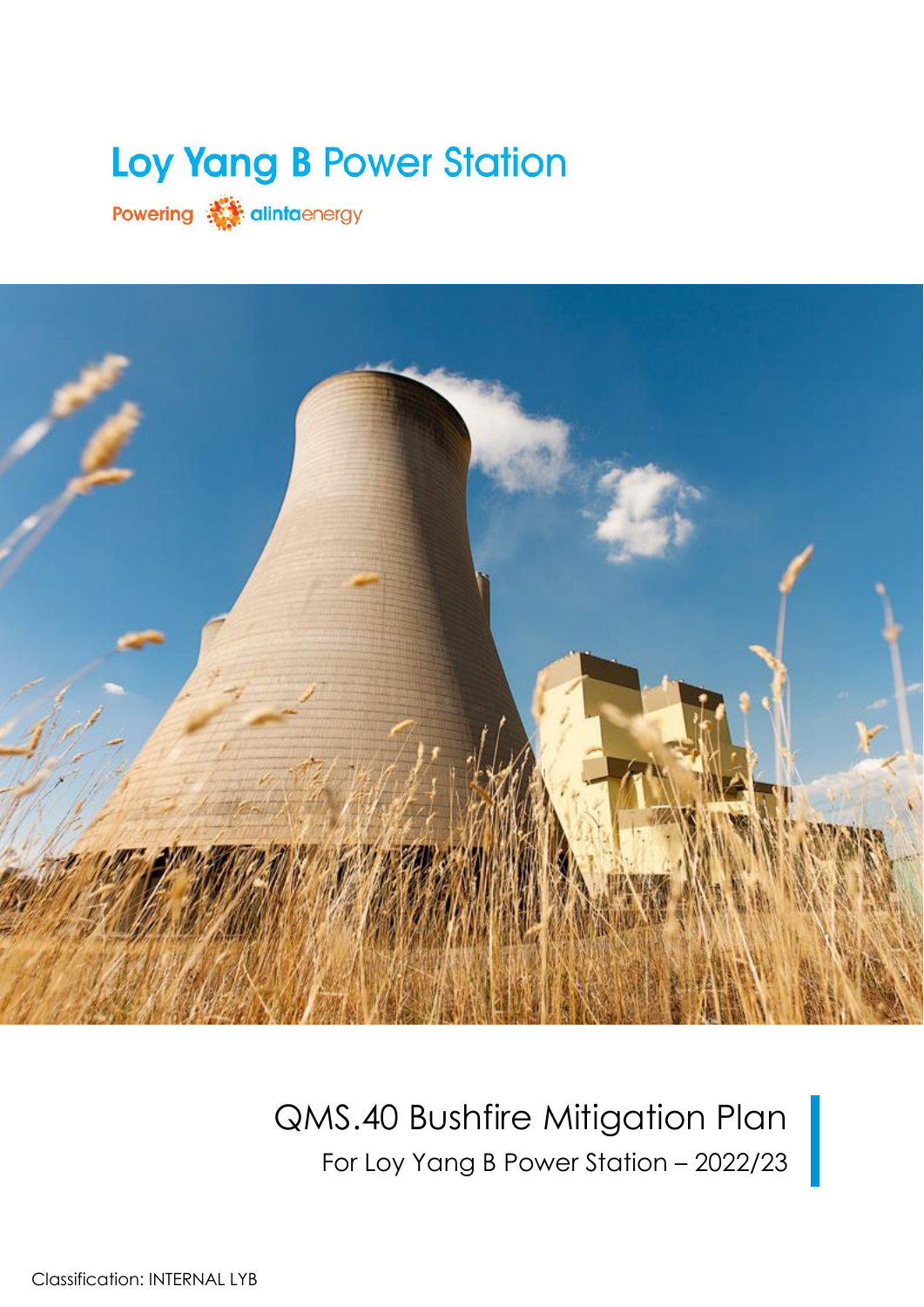# <span id="page-1-0"></span>**DOCUMENT CONTROL**

|           | Authoriser: General Manager, Loy Yang B  | Doc. Group: All Hazards Management |
|-----------|------------------------------------------|------------------------------------|
|           | Responsible: General Manager, Loy Yang B | Version: 2.8 - Current             |
| Reviewer: | <b>Electrical Safety Scheme Manager</b>  | Next Review: 30/06/2023            |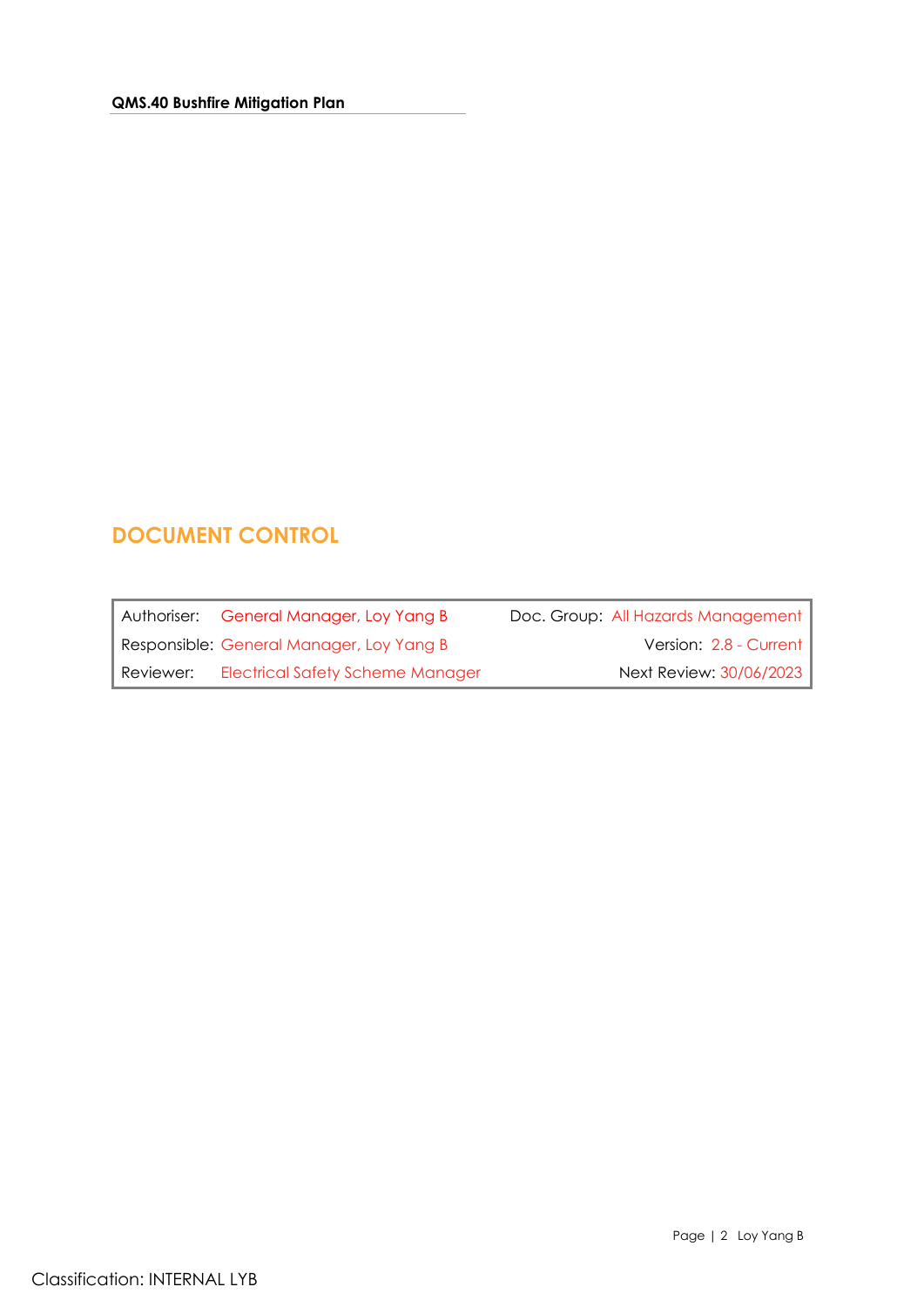#### **TABLE OF CONTENTS**

| 1.             |                                                                     |      |
|----------------|---------------------------------------------------------------------|------|
| 2.             |                                                                     |      |
| 3.             |                                                                     |      |
| 4.             |                                                                     |      |
| 5.             |                                                                     |      |
| 5.1.           |                                                                     |      |
| 6.             |                                                                     |      |
| 6.1.           |                                                                     |      |
|                |                                                                     |      |
| 6.2.           |                                                                     |      |
|                |                                                                     |      |
|                |                                                                     |      |
|                |                                                                     |      |
| 6.3.           |                                                                     |      |
| 6.4.           |                                                                     |      |
| 6.5.           |                                                                     |      |
| 6.6.           |                                                                     |      |
| 6.7.           |                                                                     |      |
| 6.8.           |                                                                     |      |
| 7.             |                                                                     |      |
| 8.             |                                                                     |      |
| 9.             |                                                                     |      |
| 10.            |                                                                     | . 14 |
| 11.            |                                                                     |      |
| 12.            |                                                                     |      |
| 13.            |                                                                     |      |
| 14.            |                                                                     |      |
|                |                                                                     |      |
| $\mathbf{1}$ . |                                                                     |      |
| 2.             | ELECTRICAL HIGH AND LOW VOLTAGE SWITCH, CONTROL EQUIPMENT ROOMS AND |      |
| 3.             | BROWN COAL DISTRIBUTION SYSTEM (RISING CONVEYOR & STORAGE)  18      |      |
| 4.             |                                                                     |      |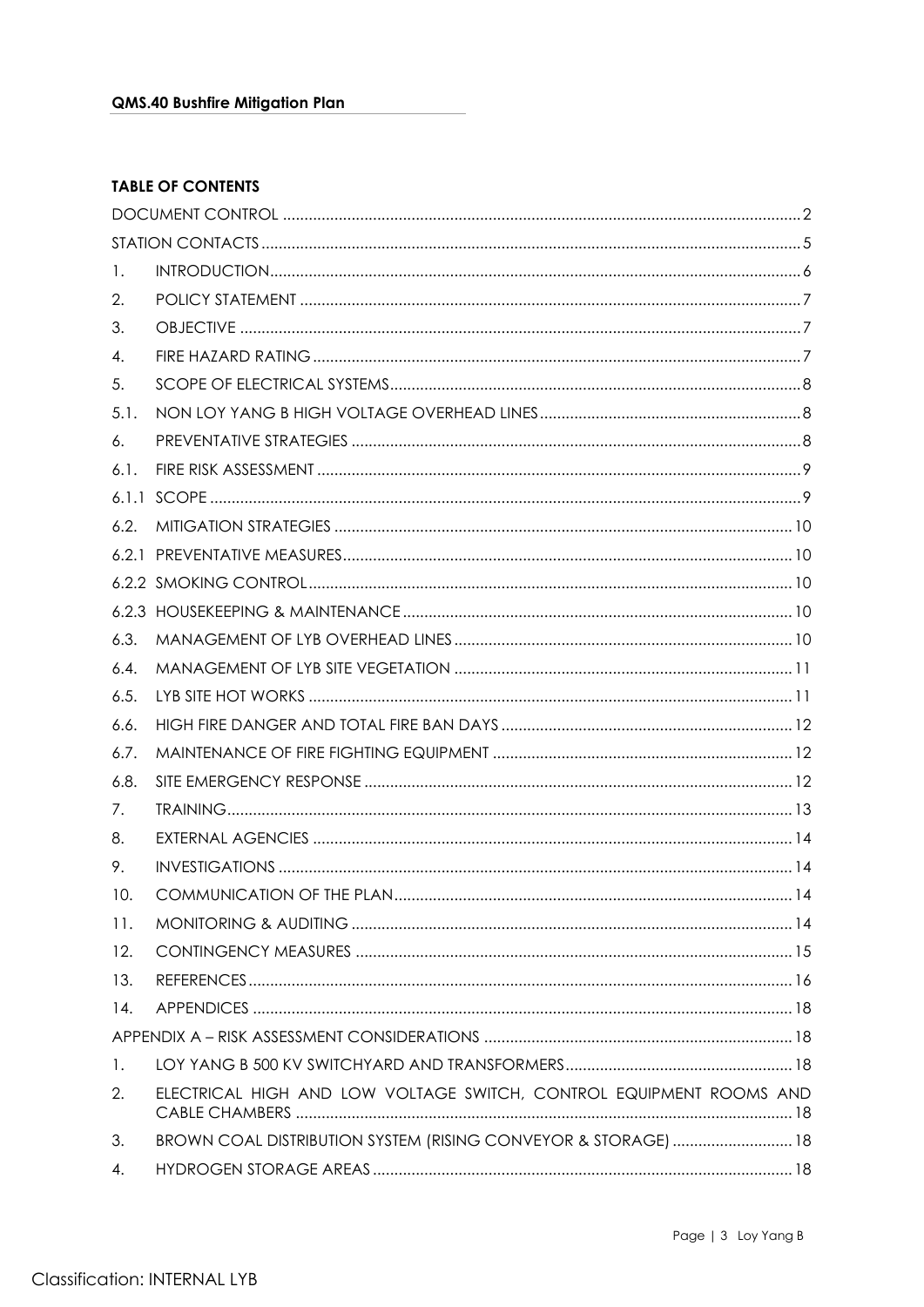| 5.             |                                                                       |  |
|----------------|-----------------------------------------------------------------------|--|
| 6.             |                                                                       |  |
| 7.             |                                                                       |  |
| 8.             |                                                                       |  |
| 9.             |                                                                       |  |
| 10.            |                                                                       |  |
| 11.            |                                                                       |  |
| 12.            |                                                                       |  |
| 13.            |                                                                       |  |
| 14.            |                                                                       |  |
|                |                                                                       |  |
| $\mathbf{1}$ . |                                                                       |  |
| 1.             |                                                                       |  |
| 2.             |                                                                       |  |
| 3.             |                                                                       |  |
| 4.             |                                                                       |  |
| 5.             |                                                                       |  |
|                |                                                                       |  |
|                | APPENDIX C - BUSHFIRE MITIGATION REGULATIONS CROSS REFERENCE TABLE 24 |  |
|                |                                                                       |  |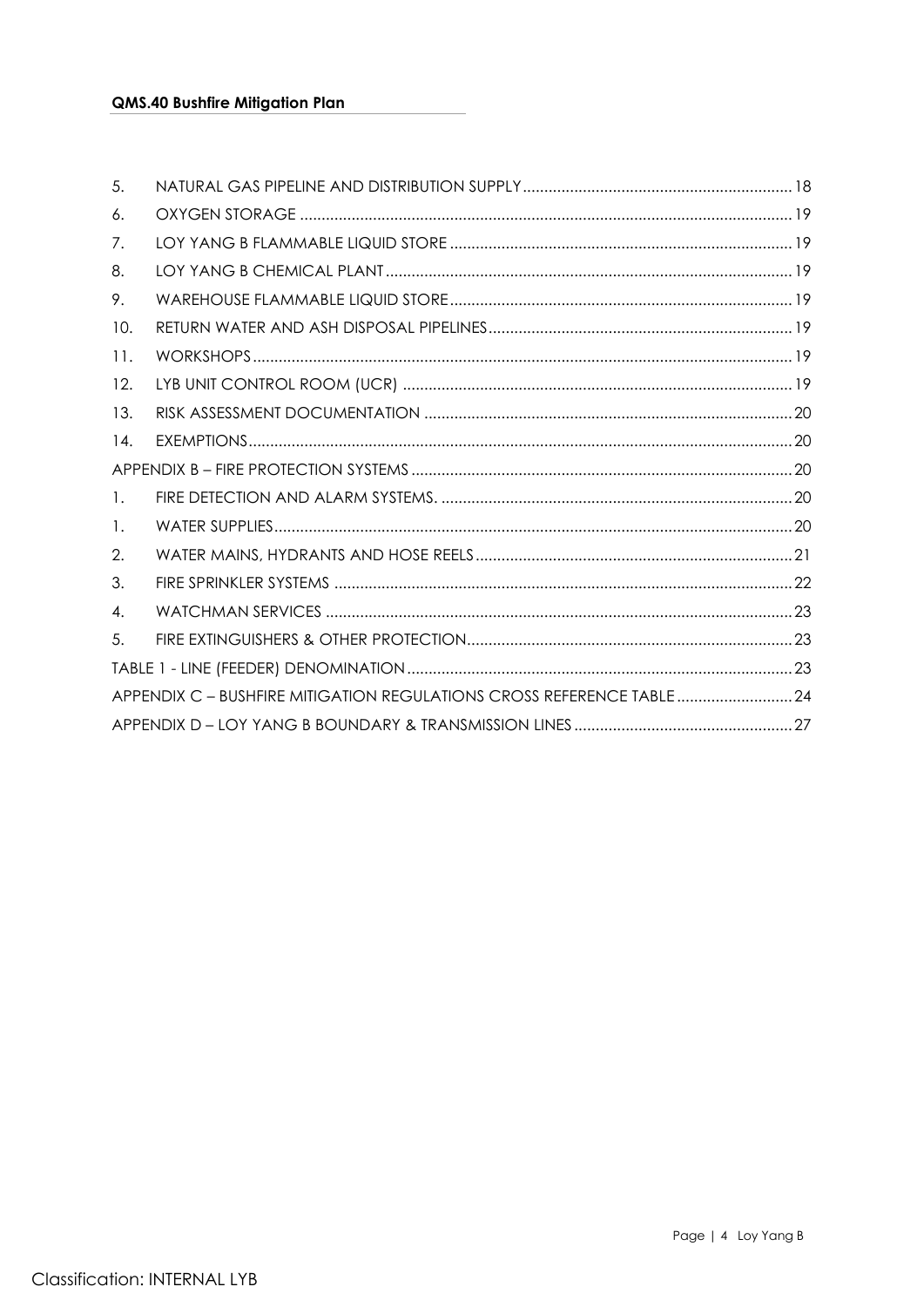# <span id="page-4-0"></span>**STATION CONTACTS**

| Operator                                                                      | LYB Operation & Maintenance Pty Ltd                                                   |
|-------------------------------------------------------------------------------|---------------------------------------------------------------------------------------|
| Site address                                                                  | Bartons Lane, Traralgon 3844                                                          |
| <b>Postal Address</b>                                                         | Locked Bag 2500 Traralgon 3844                                                        |
| <b>Contact Number</b>                                                         | (03) 5177 2000                                                                        |
|                                                                               |                                                                                       |
| Person responsible for<br><b>Plan preparation</b>                             | <b>Brendan Callahan</b>                                                               |
| <b>Position</b>                                                               | Electricity Safety Management Scheme (ESMS) Manager                                   |
| Site address                                                                  | Bartons Lane, Traralgon 3844                                                          |
| <b>Postal Address</b>                                                         | Locked Bag 2500 Traralgon 3844                                                        |
| <b>Telephone</b>                                                              | $(03)$ 5177 2047                                                                      |
| Email                                                                         | brendan.callahan@loyyangb.com                                                         |
|                                                                               |                                                                                       |
| Person responsible for<br>carrying out the Plan                               | <b>Tony Hicks</b>                                                                     |
| <b>Position</b>                                                               | General Manager, Loy Yang B Power Station                                             |
| Site address                                                                  | Bartons Lane, Traralgon 3844                                                          |
| <b>Postal Address</b>                                                         | Locked Bag 2500 Traralgon 3844                                                        |
| <b>Telephone</b>                                                              | $(03)$ 5177 2001                                                                      |
|                                                                               |                                                                                       |
| <b>Emergency Contact</b><br><b>Numbers for All Site</b><br><b>Emergencies</b> | From an internal phone dial 3333<br>From mobiles/ External phones dial (03) 5177 2111 |

|                                                   | Electronic copies of this plan are available through:<br>LYBs internal Quality Management System; and/ or<br>1.<br>2. The Corporate website:<br>https://www.loyyangb.com.au/environment-and-sustainability/ |  |  |
|---------------------------------------------------|-------------------------------------------------------------------------------------------------------------------------------------------------------------------------------------------------------------|--|--|
| Copies of the Bush Fire<br><b>Mitigation Plan</b> | Hard copies of the Plan are accessible during business hours,<br>Tuesday to Friday 7:00am - 4:30pm, from:                                                                                                   |  |  |
|                                                   | Loy Yang B Power Station<br>Locked Bag 2500, Bartons Lane<br>Traralgon, Victoria 3844                                                                                                                       |  |  |
|                                                   | Or through a request in writing to the ESMS Manager.                                                                                                                                                        |  |  |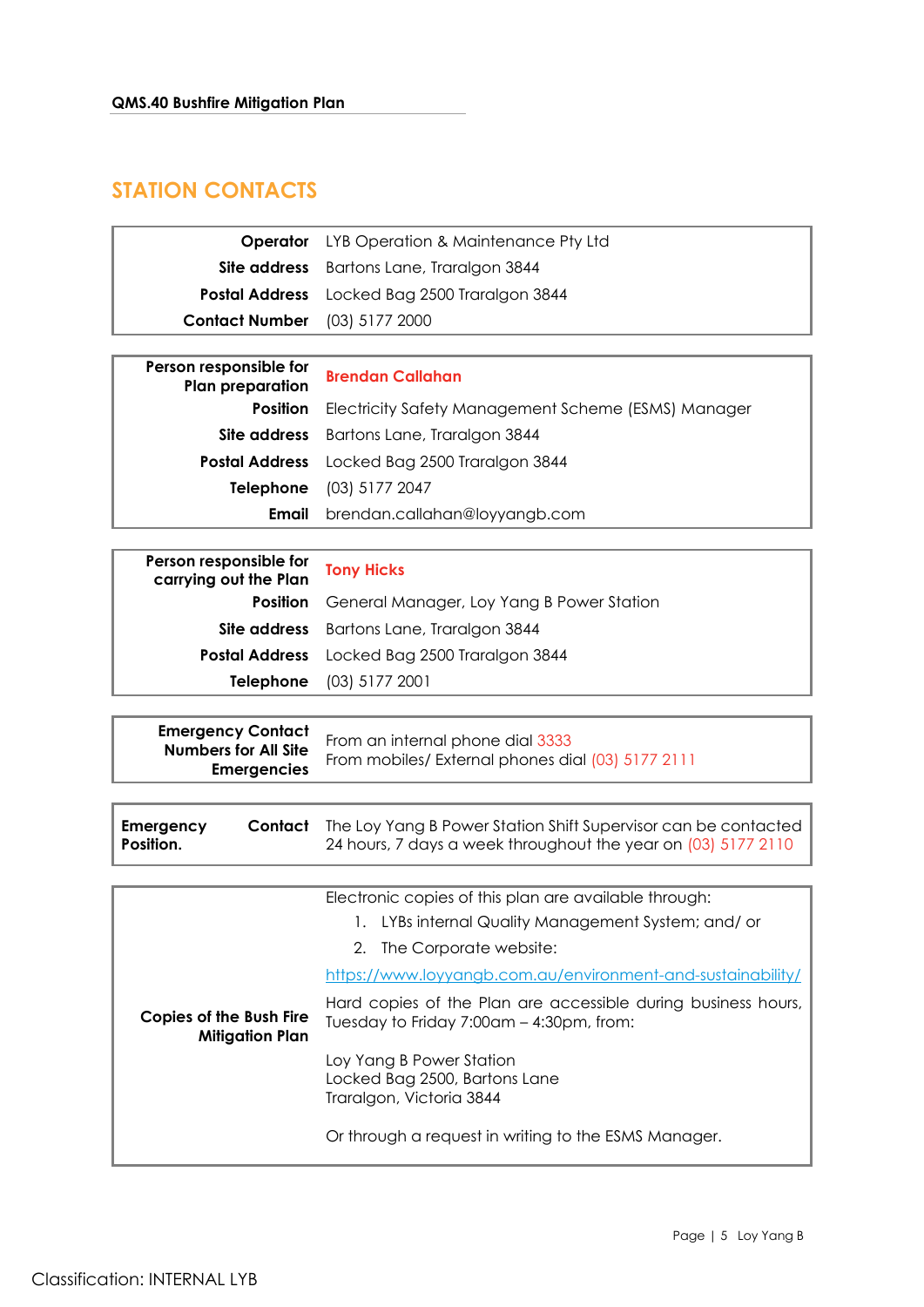## <span id="page-5-0"></span>**1. Introduction**

LYB Operations & Maintenance Pty Ltd (The Company) is the operator of the Loy Yang B Power Station (LYB) located on land 1.2 km east of AGL Loy Yang Power Station and approximately seven kilometres south west of the City of Traralgon. Access is via Bartons Lane from the Traralgon Creek Road or Hyland Highway. LYB consists of two electricity generating units which together provide up to 1,200MW of baseload power and supply approximately 20% of Victoria's energy needs. It has operated since 1993 and is one of the lowest cost and most reliable generators in the National Electricity Market (NEM).

The Power Station site aerial photo details the boundaries of Loy Yang B Power Station and High Voltage Overhead Lines (Refer to Appendix D). The whole of the site assets are located in a High Bushfire Risk Area (HBRA).

The Company maintains a high standard of risk management whilst achieving its primary role of electricity generation. It operates under certified standards for health and safety, environmental management and quality assurance and operates under an approved Gas Safety Case.

Bushfires pose a risk to business assets, electricity production, health, safety, and environment which have led to a set of control measures to mitigate the risk of bushfire. Furthermore, a welltrained response team and fixed reticulated and mobile fire suppression systems provide the resources to control bushfires within the LYB site boundary.

This bushfire mitigation plan has been developed in accordance with Loy Yang B Electricity Safety Management Scheme (ESMS) and implemented to manage the risks to assets (including HV lines) and personnel from bushfire and wild fire from and onto the LYB site.

Tony Hicks General Manager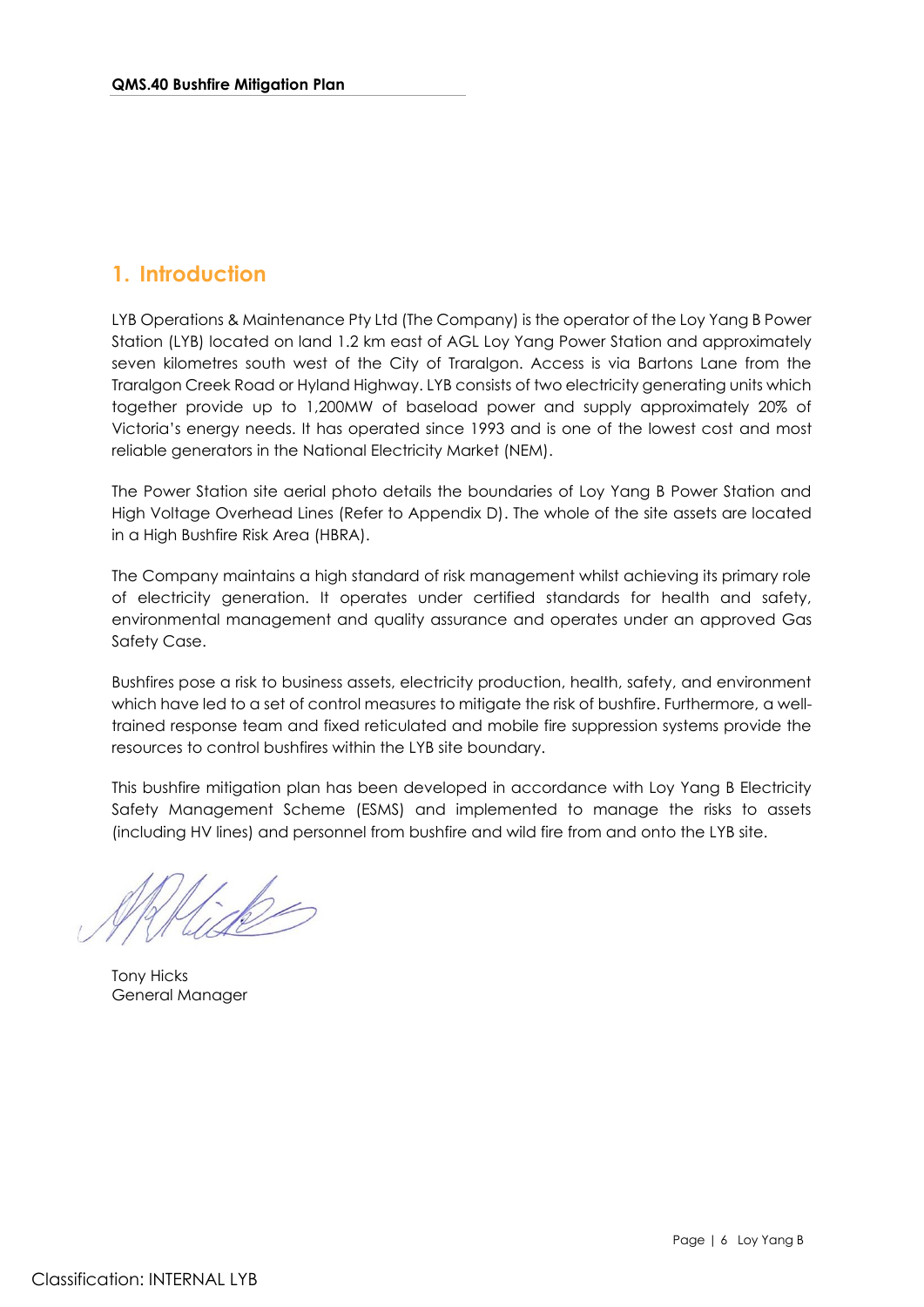## <span id="page-6-0"></span>**2. Policy Statement**

The Company is committed to managing the site to mitigate against the initiation and spread of fire and to protect at-risk electrical lines in compliance with the Electricity Safety Act and associated Bushfire Mitigation Regulations. This continues to be achieved by the application of various techniques including:

- periodic inspection,
- proactive operation and maintenance plans,
- monitoring of plant and surrounding environment,
- reporting of fires,
- quick response to the extinguishing of fires,
- provision and maintenance of firefighting systems, and
- assisting fire control agencies

# <span id="page-6-1"></span>**3. Objective**

The objective of the Bushfire Mitigation Plan (The Plan) is to make a provision for the mitigation of bushfires and wild fire from and onto the LYB site and risk minimisation for 'at-risk' electrical lines (HV lines).

The Plan provides an integrated set of procedures and instructions to lead a controlled reduction in fire risk to and from all site assets, through systems of asset inspection and management, fuel reduction, ignition source containment and fire control.

The specific objectives of the Plan are to:

- protect Loy Yang B Personnel, their contractors and the public engaged on the site
- fully comply with the Electricity Safety (Bushfire Mitigation) Regulations
- maintain a program of asset inspections consistent with the assessed level of risk
- operate and maintain the plant and facilities with controls to minimise the risk of initiation and or spread of fire
- manage vegetation fuel loads and asset clearances in a timely manner, for minimum fire risk, consistent with relevant standards and regulation; and
- assess performance of programs supporting this Plan and strive for continual improvement

Whilst the effective application of this Plan does lead to reduced fire risk, the risk is still finite. Consequently there remains a need to manage fire response and this is managed under the strategic framework of the sites incident management system, outlined in QMS.12 – All Hazards Management at Loy Yang B and accessible via LYBs Intranet.

### <span id="page-6-2"></span>**4. Fire Hazard Rating**

A Fire Hazard Rating assessment has been carried out by LYB authorised personnel and approved by the relevant management representatives.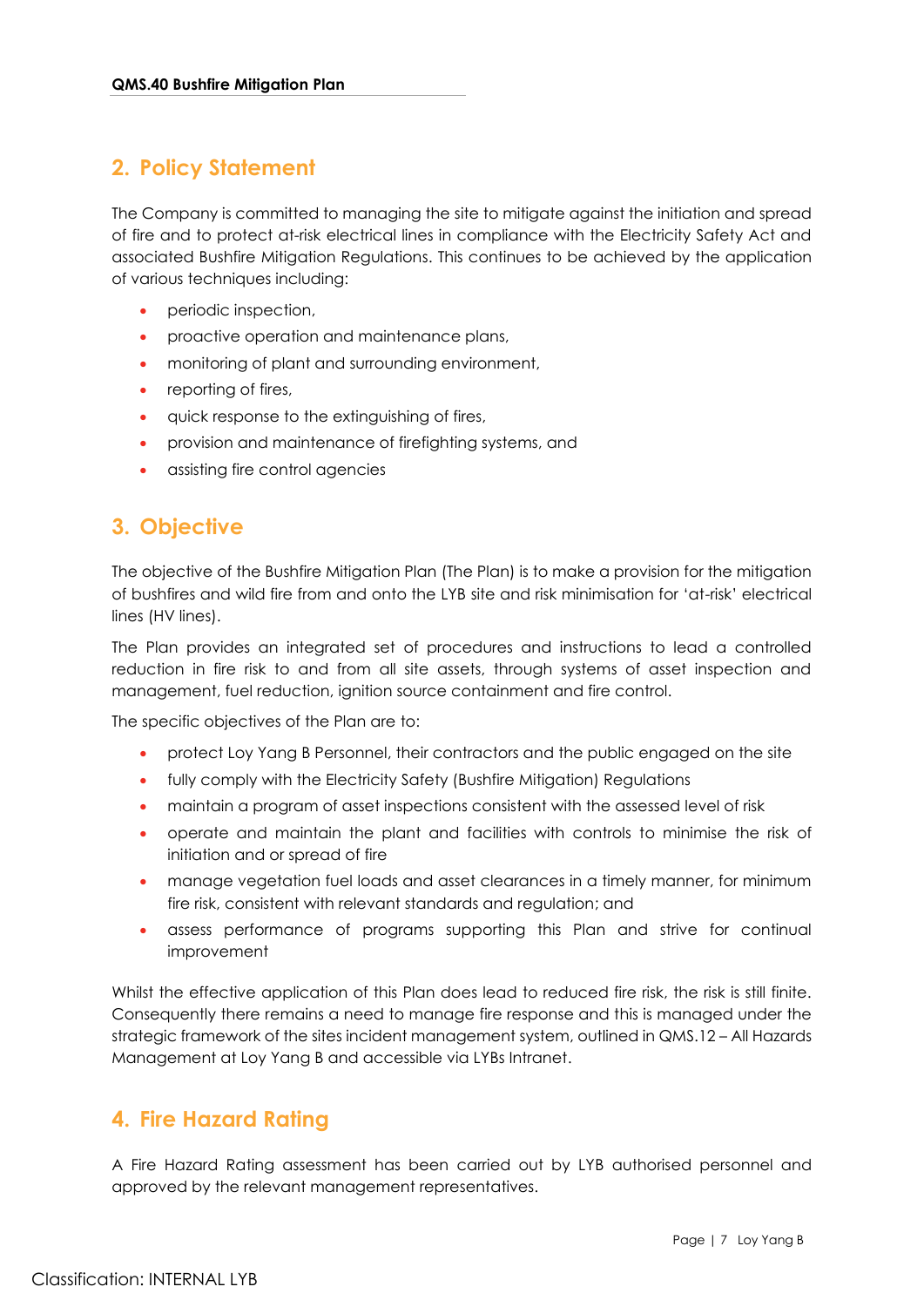The electrical assets covered in the Fire Hazard Rating assessment are as per the Loy Yang B ESMS scope of work, plant and equipment.

The Fire Hazard Rating is reviewed no later than three years plus one month from the date of the previous inspection or when a major change is made to the scope of the plant and systems covered by the Loy Yang B Electricity Safety Management Scheme.

The General Manager for LYB shall determine whether a major change has been made and advise the ESMS Manager to review the Rating and Risk Assessment.

The Bush Fire Mitigation Plan and Risk Assessment will be reviewed yearly to ensure currency and provide up to date data on the bushfire hazards and areas of risk for the site.

# <span id="page-7-0"></span>**5. Scope of Electrical Systems**

The scope of electrical systems covered in this Plan are those same assets and systems covered by the Loy Yang B ESMS.

This includes:

- The Loy Yang B Brown Coal Power Station site including the generating units, their interconnecting elements to the Power Grid and the infrastructure services within the site.
- 500 KV Interconnection at the LYB generator transformer and switchyard.
- AGL Loy Yang to Loy Yang B 11KV station board interconnection tie overhead lines.
- LYB Power Station electrical machinery including generators, power supply distribution systems, motors, actuators and cabling.
- Workshops, Control Room and other Buildings.

These systems are defined in the attached site plan. The site plan forms a part of this Bushfire Mitigation Plan. (Appendix D)

#### <span id="page-7-1"></span>**5.1. Non Loy Yang B High Voltage Overhead Lines**

On the Loy Yang B site, there are overhead lines owned and managed by AusNet Services.

The AusNet Services overhead power lines are located on easements on the LYB site and are clearly marked on the site drawings. These lines are managed by AusNet Services and the management of these lines are included in their Bushfire Mitigation Plan; hence they are not included in the Loy Yang B Bushfire Mitigation Plan.

### <span id="page-7-2"></span>**6. Preventative Strategies**

The preventative strategies to minimise the risk of the fire starting from onsite by electric lines of other sources on the Loy Yang B site are as follows:

- Completion and review of the LYB Fire Risk Assessment
- Mitigation strategies developed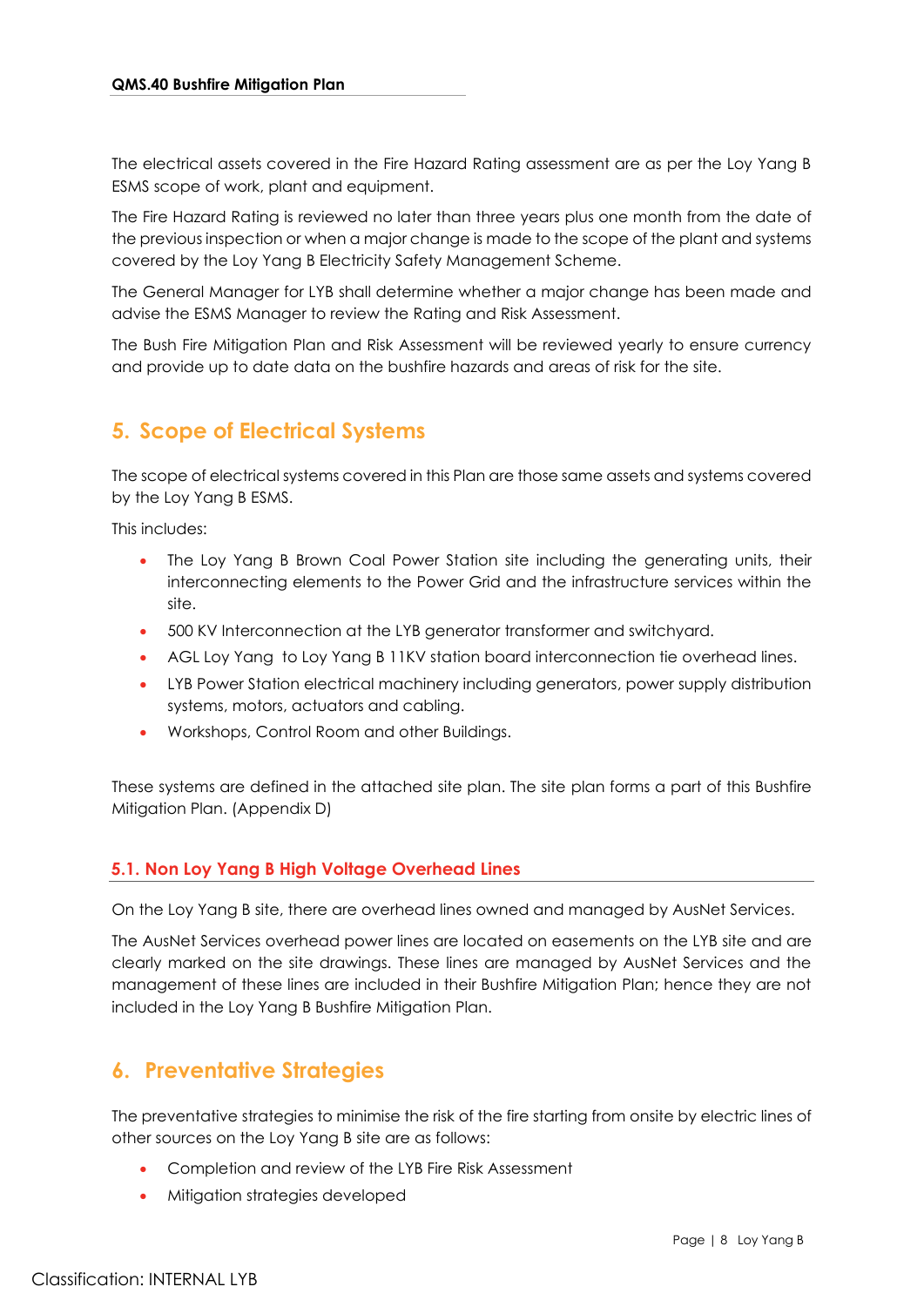- Management of the LYB HV overhead lines
- Manage the vegetation fuel reduction program prior and during the fire season
- Manage all hot works on the site
- Manage the specific requirements of hot works on days of total fire bans
- Maintain Fire Fighting equipment and reticulated water fire suppression system on site
- Maintain Site Emergency Response procedures
- Assist fire control agencies in the management and investigation of fires on site
- Manage and maintain an effective communication system
- Use trained and competent personnel to implement the bushfire mitigation plan
- Manage Fire Protection systems and water sources to effectively extinguish fires (Appendix B)

#### <span id="page-8-0"></span>**6.1. Fire Risk Assessment**

A fire risk assessment of the electrical systems, plant, equipment and aerial lines was conducted by persons who have extensive experience on this type of plant and or fire prevention detection, fighting and control. The Risk Assessment is located in the risk management file on the LYB intranet.

The fire risk assessment will be reviewed yearly and recorded as such, or when a change in plant or site conditions requires a review to be completed.

#### <span id="page-8-1"></span>**6.1.1 Scope**

The scope of the risk assessment covered the following:

- Sources of fire ignition that could be caused by electrical energy, during normal operations, faults and maintenance activities, including external sources to site.
- Nature and extent of combustible material that could be ignited by such sources of ignition and the probability that ignition could occur.
- Influence of climatic and environmental conditions that are likely to occur during the declared fire danger period and days of total fire ban.
- Coverage and effectiveness of any fixed fire protection systems available.
- Emergency response capability, available on and off site.
- Probability of spread of fire to other plant items and/or off site areas.
- Consequences of a fire on-site, including personnel hazards, plant hazards and hazards to the upstream network.
- Identify risk mitigation strategies that will reduce the probability of occurrence of ignition from electrical assets, and/or the spread of fire appropriate to the identified risk. Such strategies include, preventative, contingent and recovery measures and processes, and includes the demands of declared fire danger periods and days of total fire ban.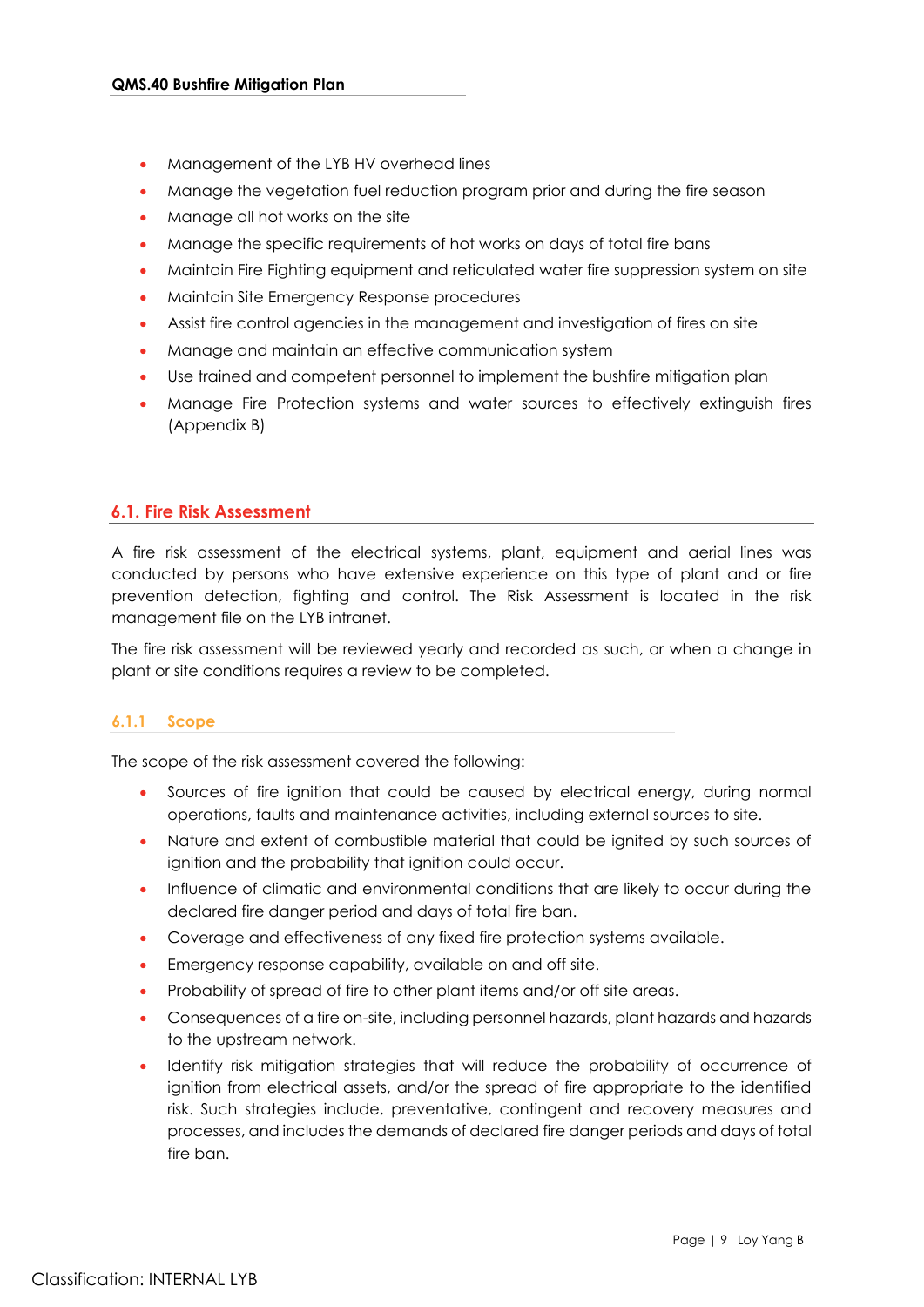Note: In the history of LYB Power Station, there has never been an incidence of any part of the electric line failing and potentially causing a fire. Additionally, there has never been a fire initiated by the at-risk electric line.

#### <span id="page-9-0"></span>**6.2. Mitigation Strategies**

Mitigation strategies developed are in line with design criteria of the Loy Yang B plant and equipment. Other measures outside of the design are included by the following: preventative measures, smoking control, housekeeping and maintenance, maintenance of fire protection equipment, aerial lines, hot work process control/cutting and welding, fire detection systems, firefighting and suppression, installed protection and detection systems and emergency response.

#### <span id="page-9-1"></span>**6.2.1 Preventative measures**

Procedures, instructions, job plans and and hazard risk management plans have been developed to identify and wherever possible mitigate the possibility of emergency situations arising. Detailed first response guides are also available to effectively manage the major hazards likely to occur.

#### <span id="page-9-2"></span>**6.2.2 Smoking control**

Smoking is prohibited on the LYB site with the exception of designated and defined "Smoking Areas". NO SMOKING signs delineate specific areas however in the main inside the boundary fence is a 'No Smoking' area.

#### <span id="page-9-3"></span>**6.2.3 Housekeeping & Maintenance**

Preventative and predictive routine maintenance inspections are carried out on all designated plant including a monthly housekeeping inspection plan of the entire Loy Yang B site.

Outside consultants are used to conduct self-audits on safety procedures, operation methodologies and equipment maintenance.

#### <span id="page-9-4"></span>**6.3. Management of LYB Overhead Lines**

Preventative measures taken under the Plan, include equipment and aerial line inspections, plant inspections, provision of additional temporary fire prevention or fire control measures. Inspections of aerial lines and associated equipment are conducted by a person who has satisfactorily completed an approved Energy Safe Victoria training course, and who can demonstrate competency to carry out such inspections, to the satisfaction of Loy Yang B.

Demonstration of qualifications and competency is managed via internal procedures LYP0603 – Verification of Qualifications for Performing Tasks & LYP0421 – Contractor Management.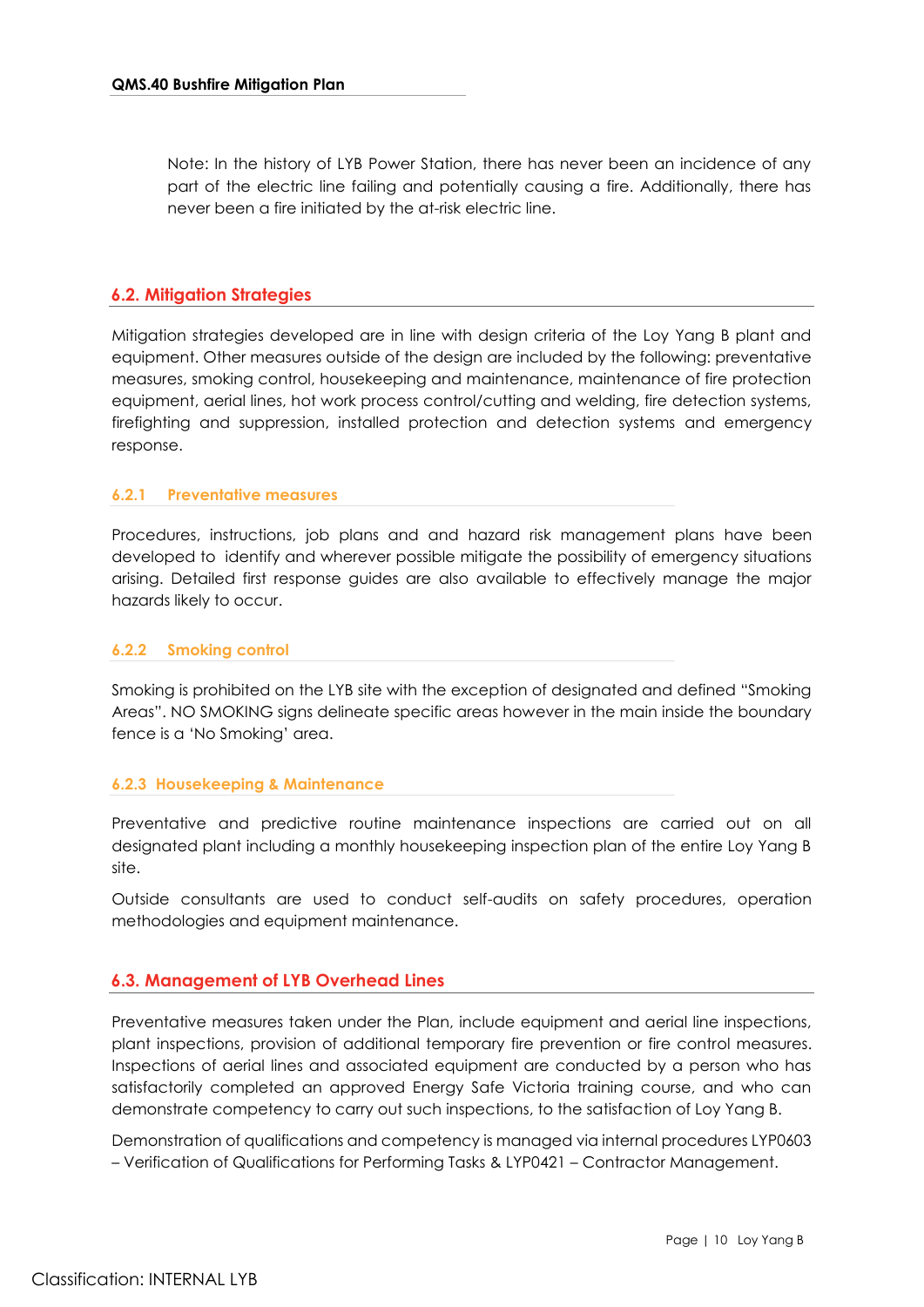Inspections of all LYB aerial lines will be programmed 12 monthly via the LYB Maintenance Management System (MMS), where routine work orders are sent to the responsible LYB person to conduct and complete the inspections in accordance with appropriate Electric Line Clearance practices, as outlined under the Electricity Safety Act and Regulations.

Access to the Loy Yang Power Site for inspection of the 500 KV, 220 KV & 11KV aerial lines are provided for in the Loy Yang Infrastructure Services Agreement with AGL Loy Yang and Ausnet Services.

#### <span id="page-10-0"></span>**6.4. Management of LYB site Vegetation**

LYB routine inspections detail the annual management, review and implementation of fuel reduction works both approaching and during the fire season. LYB manages reviews and implements actions of site vegetation on a regular basis to ensure site conditions are maintained to adequately protect the site against wildfire attack. This includes wild fire protection by hazard vegetation removal external to the LYB site.

Fire hazard removal works include slashing, mulching and pruning. These works are assessed prior to each fire season, when a program is established and enacted. Regular inspections during progress of works are conducted to maintain hazard reduction priorities.

Inspections of LYB site vegetation will be completed yearly prior to the High Danger period via the LYB Maintenance Management System (MMS). Routine work orders are sent to the responsible LYB person to conduct and complete the inspections. All works will be completed to the appropriate Electric Line Clearance practices, as outlined under the Electricity Safety Act and Regulations.

Maintaining the clearance space required under electric line clearance codes and regulations will be carried out by appropriately authorised, trained and qualified persons. Contractors engaged in overhead line maintenance, installation, line clearance (both linesmen and vegetation control companies) must be licensed, trained and competent for the task. Contractors will be monitored and audited.

#### <span id="page-10-1"></span>**6.5. LYB Site Hot Works**

Loy Yang B Access to Plant procedures requires a Permit for any work being undertaken on the LYB site, with special requirements and precautions taken where Hot Work is being undertaken. Risk Assessments for all Hot Works is required to ensure precautions are comprehensively detailed to enable safe work conditions at all times.

All Hot Works on the site are managed according to the LYB Hot Works specific procedures. LYP0817 Fire Danger Period and Fire Trigger Response Plans & LYT0112 Hot Work, provides a methodology to allow for the safe undertaking of Hot Works on the LYB Site.

The Shift Supervisor advises all site personnel of any restrictions that may apply, including the non-issue of Hot Works permits. Restrictions for the issuing of Hot Works permits on day of total fire ban and internal fire alerts are controlled through this procedure.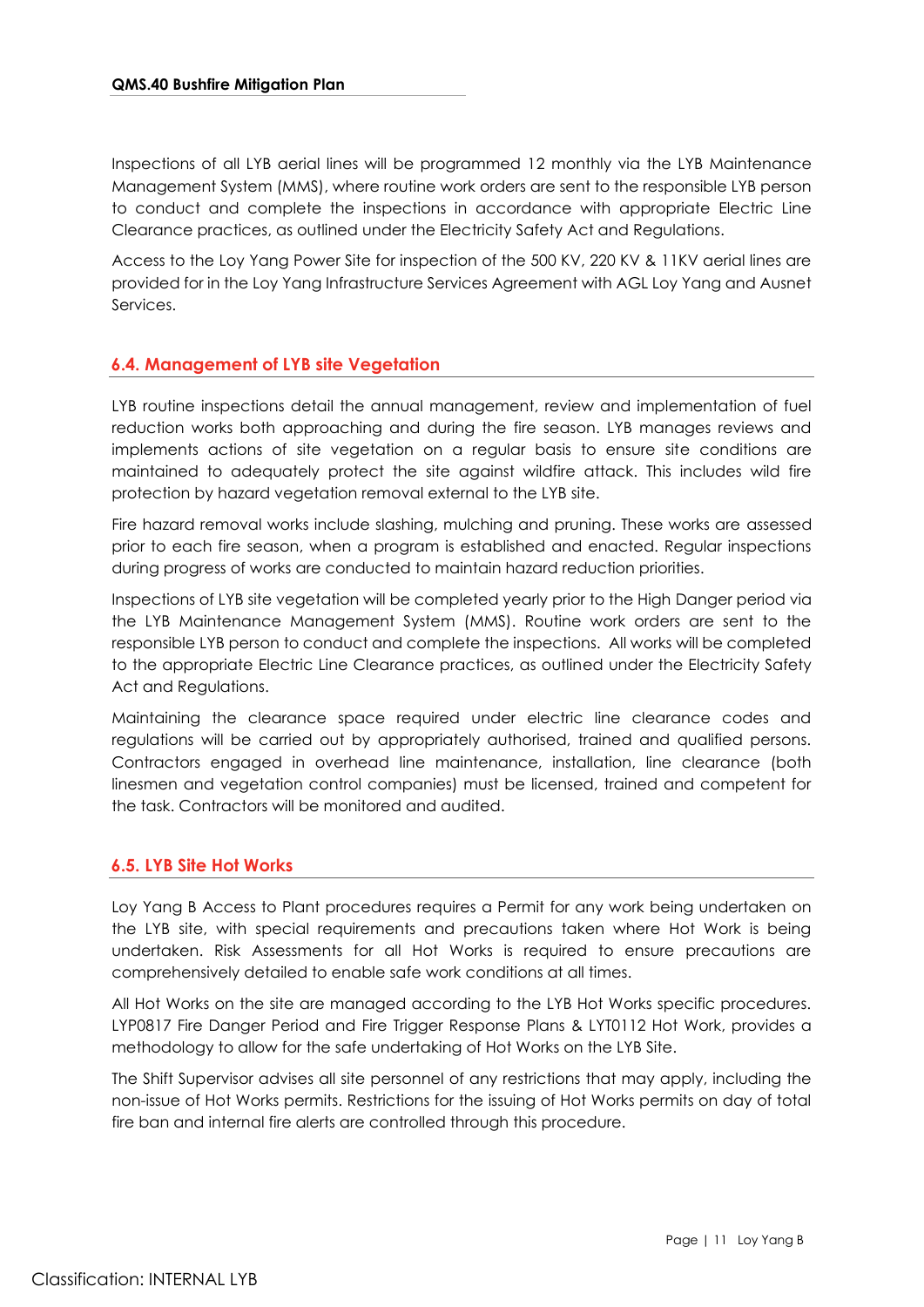#### <span id="page-11-0"></span>**6.6. High Fire Danger and Total Fire Ban Days**

Loy Yang B has a standard Procedure in applying for Fire Rescue Victoria (FRV) Permits and Internal Permits to assess, approve and allow any Hot Works to be carried out. During days of **Total Fire Ban** only essential works will be undertaken under specific fire controls, and where possible, hot works are rescheduled or avoided.

LYB Hot Works specific procedures LYP0817 Fire Danger Period and Fire Trigger Response Plans, LYT0112 Hot Work and a FRV Permit defines the process for obtaining a total fire ban exemption for essential works. The relevant FRV Permit will be held on the LYB network and can be accessed from the quick links section on the Intranet Home Page.

FRV notify LYB by email of the declaration of a Total Fire Ban (TFB).

Recipients of all Access Permits must re-assess all hot works on days of TFB and if work is still necessary the existing Access Permit is cancelled and a specific Access Permit issued for the hot work.

Warning notices are displayed at the Main Entrance gate to Loy Yang B to inform all personnel of the TFB.

All Hot Work applications are assessed as to the criticality of the work to be performed outdoors before an Access Permit is issued.

All approved Hot Work site areas are inspected to ensure compliance with the FRV permits for use of open flames, welding, cutting and grinding during declared Fire Danger Periods.

Notification is then given to FRV regarding hot work being performed on days of Total Fire Ban.

Note: LYB do not disconnect the electric lines in the event of a fire, during Total Fire Ban days or during a Fire Danger Period. The at-risk electic line does not have a suppression protection system installed.

#### <span id="page-11-1"></span>**6.7. Maintenance of Fire Fighting Equipment**

Regular maintenance routines have been established to ensure the servicing and maintenance of all Emergency Equipment is in accordance with AS1851 Routine Service of Fire Protection Systems and Equipment.

All LYB firefighting equipment is inspected on a regular basis. Routine inspections and testing of equipment is conducted and completed at predetermined frequencies. Routines are automatically produced and sent via LYB Maintenance Management System (MMS), where routine work orders are sent to the responsible LYB persons to conduct and complete the inspections in accordance with appropriate codes of practice, regulations or manufacturers requirements.

#### <span id="page-11-2"></span>**6.8. Site Emergency Response**

QMS.12 (All Hazards Management at Loy Yang B Manual) has been developed to ensure a coordinated response to emergency control at LYB regardless of the nature of the emergency (Evacuation, Fire, Serious injury, Bomb threat, Chemicals, Spills, etc) or the source of emergency.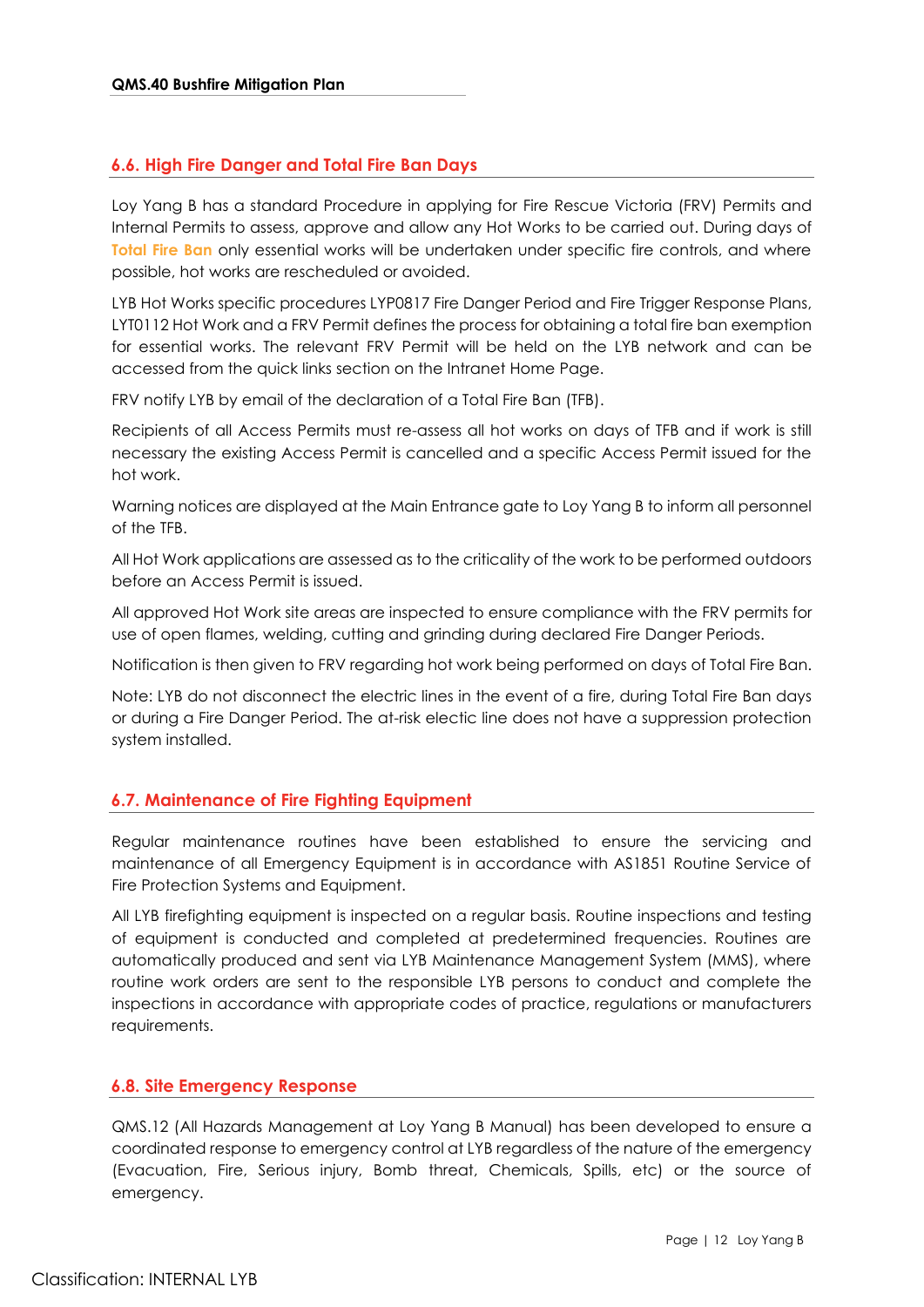The Manual aims to provide a means that enables appropriate assistance to be sought from outside emergency services (Police, Fire Brigade, State Emergency Service and Ambulance) if required.

The Manual aims to:

- Limit the effect of the emergency on personnel, plant and the general environment
- Ensure the satisfactory communication of all vital information as soon as possible
- Facilitate a resumption of normal operations when appropriate
- Provide a basis for training personnel in the handling of emergency situations, and a system of emergency procedure review

In declaring an emergency the Shift Supervisor will assume the role of Loy Yang B Incident Controller and shall;

- Mobilise resources and commence efforts to overcome the emergency
- Appoint a Deputy Incident Controller to control the event at the scene
- Coordinate any evacuation and recording of personnel
- Coordinate initial notification of emergency services and the Manager Production or their deputy
- Advise other Managers of the nature and extent of resources likely to be required
- Endeavour to make plant safe e.g. energy supplies, controlled areas
- Work in conjunction with any outside agency, who takes control of an incident on Loy Yang B's behalf

Where external Agency support is required, the LYB Incident Controller will become the 'Deputy Incident Controller' for the responding lead agency.

QMS.12 effectively assigns responsibilities and any actions required to personnel at all levels of the LYB workforce.

# <span id="page-12-0"></span>**7. Training**

All personnel are trained to perform the tasks detailed within this plan. The training of personnel is managed and recorded by LYB Training Coordinators. All personnel carrying out work on site are fully site inducted. The induction process states the minimum requirements for carrying out work on site, the need to report fires and provide firefighting assistance within their capabilities.

LYB have trained a large majority of our workforce in rescue and firefighting techniques as well as first aid. In the event of an incident requiring emergency response these people come together and an appropriate first response team is selected to respond, under the command of the LYB Incident Controller.

Any outbreak of fire requires the prompt response of well-trained and adequately equipped fire fighters with experienced leaders, effectively coordinated regardless of location or the asset threatened.

Loy Yang B employees undertake non-discretionary fire training as minimum on the commencement of employment and refreshed every 2 years. Training consists of fire appreciation, hose and foam techniques as well as extinguisher skills.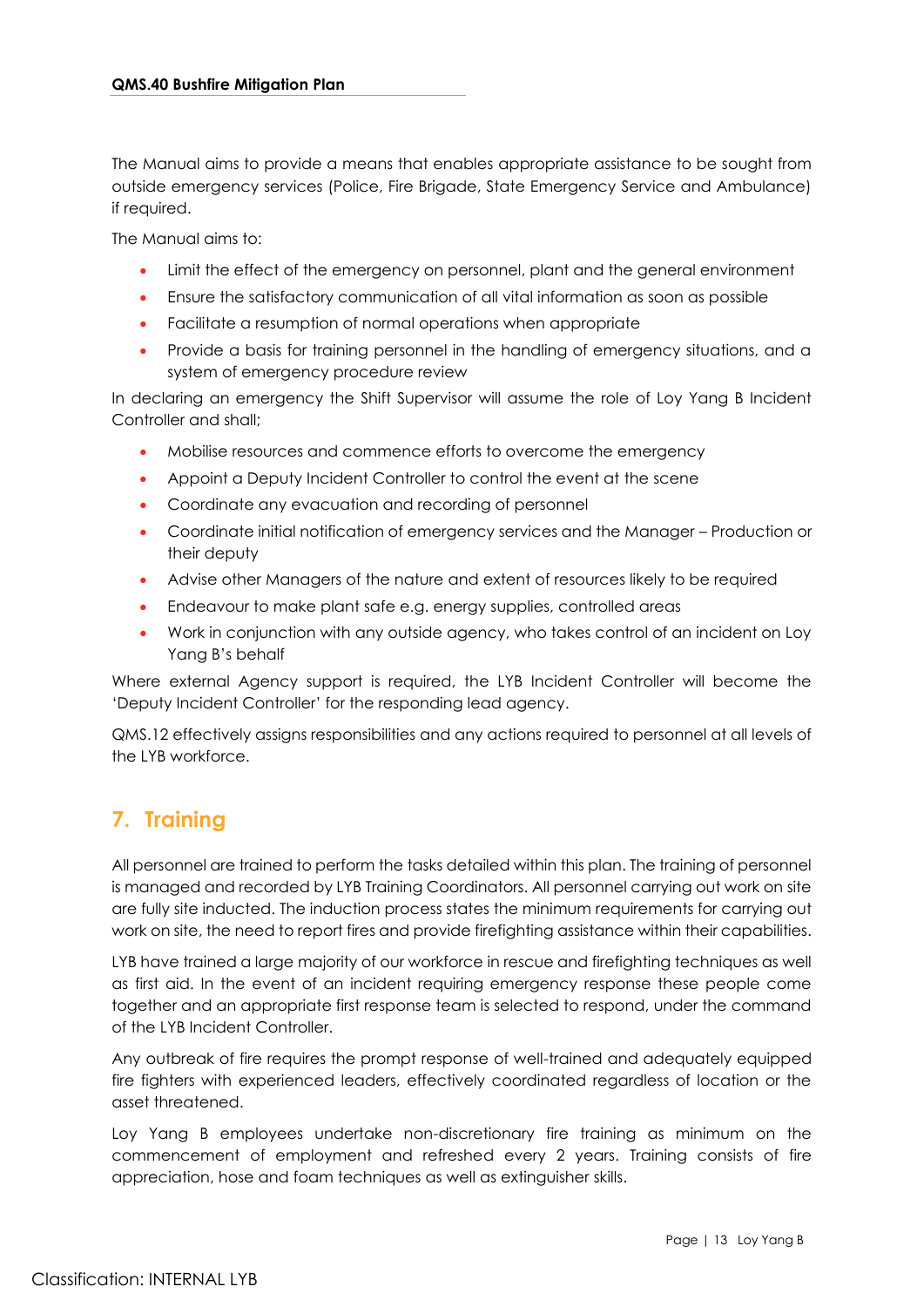A higher level of training is provided to all Operational personnel every year. Training consists of fire appreciation, hose and foam techniques, extinguisher skills, use of breathing apparatus, rescue techniques and dangerous goods.

Advance Fire and Emergency Response training is offered to Emergency Response Team Personnel (ERT) and includes: advance fire techniques including high pressure natural gas, diesel and LPG, emergency response, emergency management and rescue techniques.

All LYB personnel and Contractors involved in the inspection and assessment of LYB owned aerial lines and associated equipment will be trained and have satisfactorily completed an approved Energy Safe Victoria training course.

# <span id="page-13-0"></span>**8. External Agencies**

QMS.12 – All Hazards Management at Loy Yang B Manual defines the function and responsibilities of the incident management team and the interface between LYB personnel and emergency services and/or external agencies. Loy Yang B has adopted the same approach to managing incidents as used by Agency, to ensure the interoperability of all in responding to a signficiant incident on site. LYB provides assistance to fire control authorities, as required, including the investigation of fires on site.

LYB Power Station has access to firefighting & support services under a Mutual Aid agreement through the Central Gippsland Essential Industries Group, of which LYB is a member. This would enable activation of fire response assets from AGL Loy Yang, Energy Australia Yallournor other member organisations as required.

# <span id="page-13-1"></span>**9. Investigations**

An investigation will be initiated in the event of a fire involving LYB assets including HV electrical lines. The investigation will use the site's investigation procedure LYP0801 – Event Reporting, Recording and Investigation to identify the cause of the fire and the actions required to minimise further occurrences of the incident. All fires originating from LYB owned HV overhead Aerial Lines will be reported to Energy Safe Victoria via the Electricity Safety Management Scheme.

### <span id="page-13-2"></span>**10.Communication of the Plan**

The General Manager Loy Yang B Power Station carries out promulgation and makes available for viewing of the Energy Safe Victoria's (ESV) accepted LYB Bushfire Mitigation Plan on the Corporate website.

# <span id="page-13-3"></span>**11.Monitoring & Auditing**

The Bushfire Mitigation Plan will be monitored and audited on an annual basis. The audit will be initiated in May of every year by a work order in the site's computerised maintenance management system (MMS). The audit will include;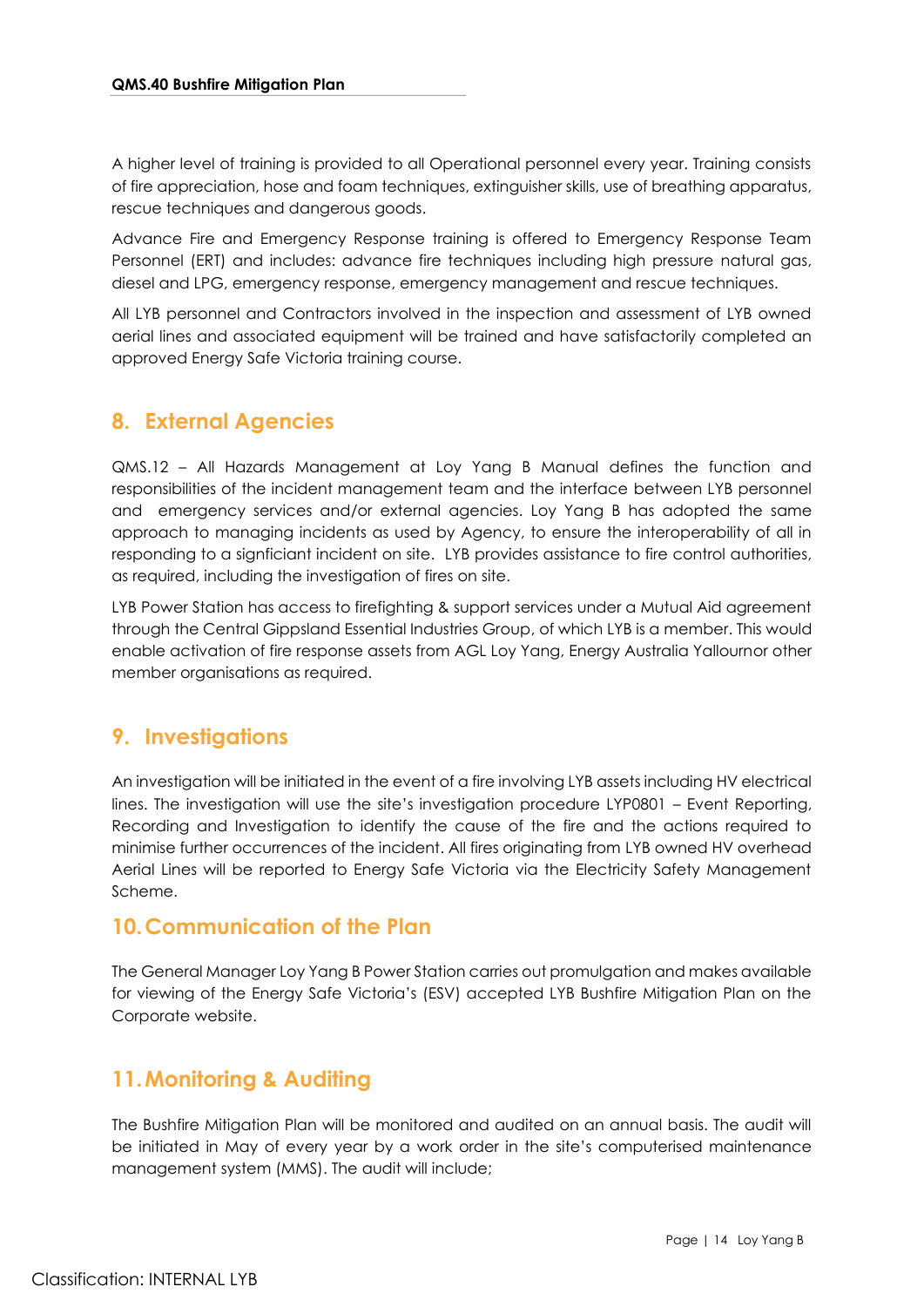- Monitor and audit the implementation of the bushfire mitigation plan
- Identify any deficiencies in the plan or the implementation
- Monitor and audit the effectiveness of inspections under the plan
- Improve on the plan and the plan's implementation
- Ensure all necessary training for the performance of the plan has been carried out
- Monitor and audit the competence of persons assigned to carry out the inspections

The audit will address the issues identified in clause 6(n) of the Electricity Safety (Bushfire Mitigation) Regulation. Any deficiencies found within the monitoring and auditing process will trigger an action, which will be remedied by establishing improvements to the plan. The revised bushfire mitigation plan will then sent to Energy Safe Victoria.

### <span id="page-14-0"></span>**12.Contingency Measures**

Contingency measures and procedures to manage periods of low, medium and high fire danger including total fire bans are in place and would typically include changes to operating and maintenance practices, staffing levels and the provision of additional external services including emergency response processes.

Specific contingency measures are as follows:

#### **Low Fire Danger**

- Hot Work Risk Assessments
- Hot Work Firewatch as per the guidelines in LYT0112-01 Hot Work Risk Assessment
- Request attendance on site of the LYB Emegency Response Team as required
- Request attendance on site of external Emergency Services as required
- Follow prescribed communications protocols when fire protection systems are out of service

#### **Medium Fire Danger**

- Hot Work Risk Assessments
- Hot Work Firewatch as per the guidelines in LYT0112-01 Hot Work Risk Assessment
- Request attendance on site of the LYB Emegency Response Team as required
- Request attendance on site of external Emergency Services as required
- Follow prescribed communications protocols when fire protection systems are out of service

#### **High Fire Danger**

- Hot Work Risk Assessments
- Hot Work Firewatch as per the guidelines in LYT0112-01 Hot Work Risk Assessment
- Request attendance on site of the LYB Emegency Response Team as required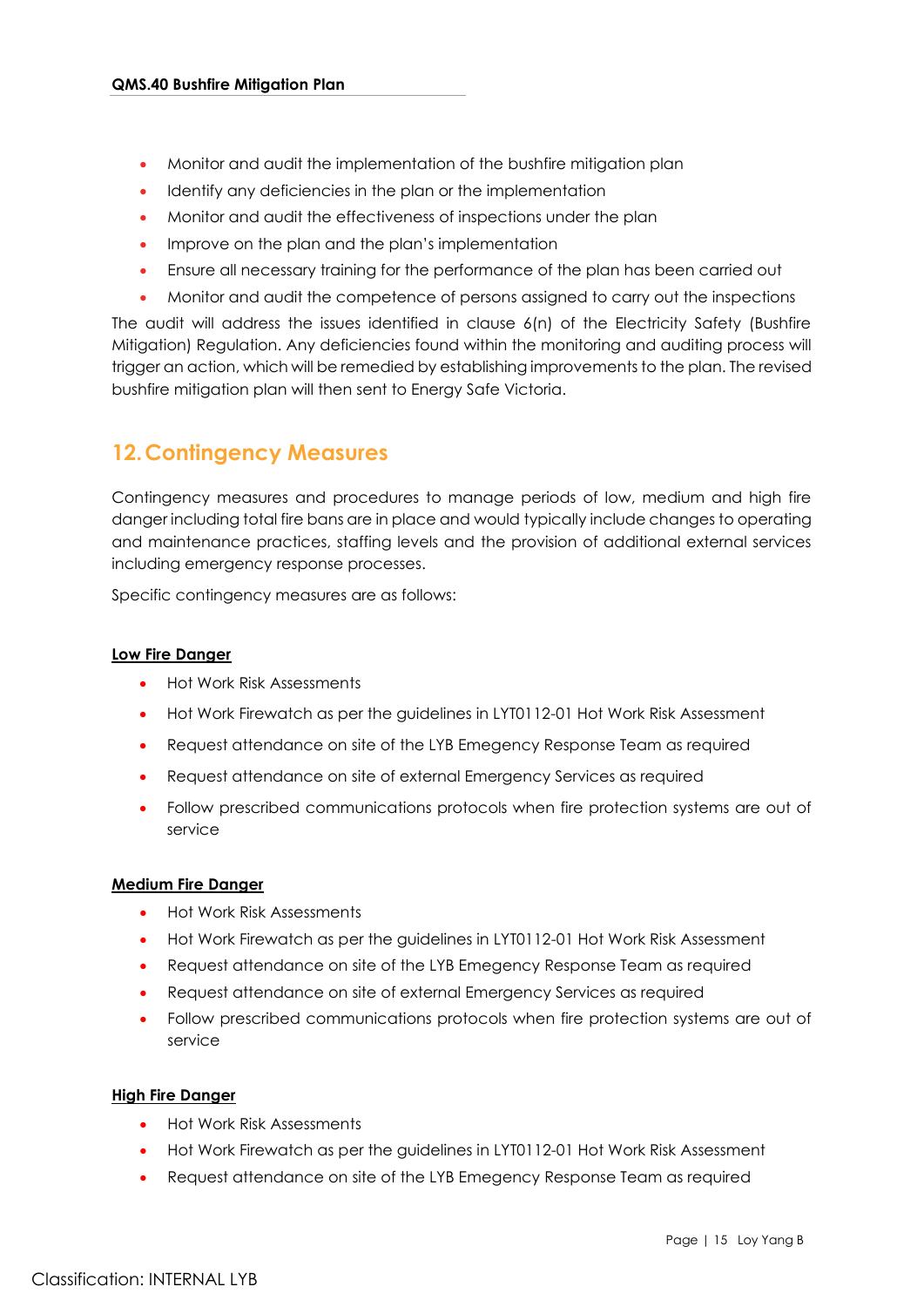- Request attendance on site of external Emergency Services as required
- Follow prescribed communications protocols when fire protection systems are out of service
- Extra manning on site dedicated to "Fire Watch" on days of Total Fire Ban
- Mobilisation of the LYB Fire Trailer and Utility Slip-On Units to a stategic position on the LYB ring road
- Installation of fixed fire fighting equipment in higher risk areas
- Ability to declare "Station Total Fire Ban" if deemed necessary

#### **Emergency Response**

- Protocols followed as outlined in **QMS.12 Volume 2 – Managing Emergencies**: and
- Protocols followed as outlined in **QMS.12 Volume 2.2 Hazard Response - Fire & Explosion**

### <span id="page-15-0"></span>**13.References**

1. QMS.12 - All Hazards Management at Loy Yang B

|  | Volume 1 - Managing Incidents              |
|--|--------------------------------------------|
|  | Volume 1.1 - Communication Response Plan   |
|  | Volume 1.2 - Security Risk Management Plan |
|  | Volume 2 - Managing Emergencies            |
|  | Volume 2.1 - Hazard Response Guidelines    |
|  |                                            |

- 2. Loy Yang B Maintenance Management System (MMS) Routines
	- LYB\_07 Yearly Reminder for Operations Manager to make an Application to the FRV
	- LYB\_60 Yearly inspection of all LYB overhead aerial lines, poles towers & equipment
	- LYB 61 Review and Submit LYB Bushfire Mitigation Plan Yearly
	- LYB\_150 Yearly Pre Fire Danger Period Inspection of LYB Site Vegetation
	- LYB\_167 December Fire Danger Period Inspection of LYB Site Vegetation
	- LYB\_168 February Fire Danger Period Inspection of LYB Site Vegetation
	- LYB\_196 Post Fire Season Sprinkler Removal
	- LYB\_198 Pre Fire Danger Period Sprinkler Installation LYB Tail End Rising Conveyor Area
	- LYB\_199 October Fire Danger Period Inspection of LYB Site Vegetation
	- LYB\_287 Fortnightly Checks On ERT Fire Trailer by ERT Members
	- LYB\_311 Hot Work Risk Assessment Checks 3 Monthly
	- SCYE 01 Vesda Cable Chamber Smoke Detectors Filter 12 Monthly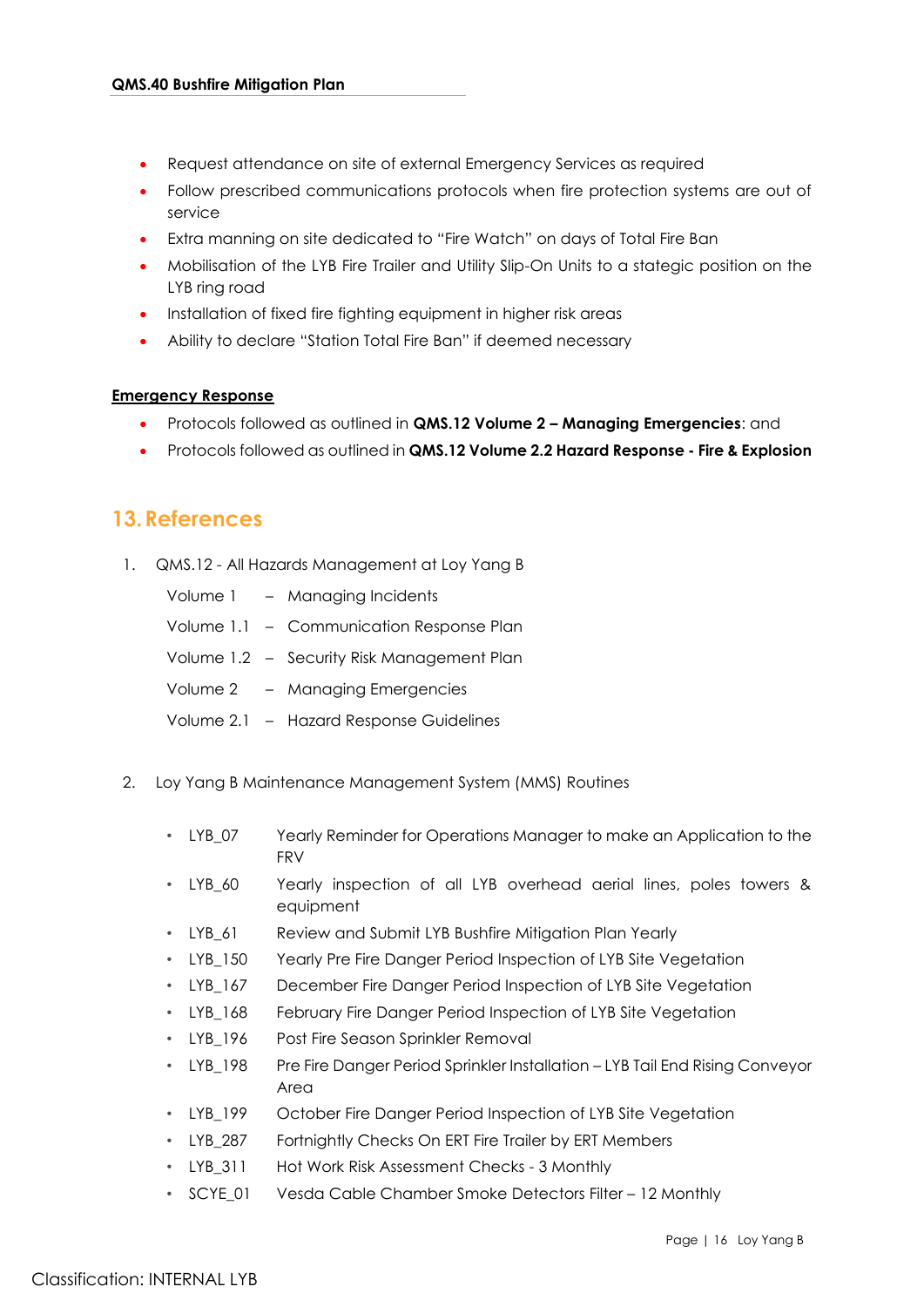- SCYE 02 Vesda Smoke Detector Head Change Over 3 Yearly
- S SA25 Fire Dampers Routine Maintenance Yearly
- SSG\_04 Monthly Fixed Fire Asset Routine Service
- SSG\_05 Annual Review of Fire Asset ITM Inventories
- SSGA 02 Performance Testing of all F&GS Pumps Yearly
- SSGA\_04 Fire & General Services 2 Monthly Lubrication Routine
- SSGA\_05 Fire & General Service Lead Pumps 1, 2, and 3 Monthly Lubrication Routine
- SSGA\_09 Diesel Fire Pump 12 Monthly Diesel Inspection
- SSGA\_10 Diesel Fire Pump 3 Monthly Routine
- SSGA\_11 Diesel Fire Pump 2 Yearly Diesel Routine
- SSGA\_14 F&GS Pumps Service 5 Yearly Routine
- SSGA\_16 Engage FRV to carry out Fire Protection Advice Audit 5 Yearly
- SSGA 20 6 Monthly Portable F&GS Diesel Pump Routine
- SQJC\_04 Monthly H2 Storage Compound Deluge System Flush
- AECD 11 Deluge of Line 1 Rising Conveyor Monthly (Saturday)
- AECD\_15 Deluge of Line 2 Rising Conveyor Monthly (Saturday)

All test results & reports relating to maintenance of the Fire Protection System are located in the LYB network drive: Z:\Plant Filing System - Non KKS\Fire protection system

- 3. Loy Yang B Plant Maintenance Manuals and Operation Manuals
- 4. Electricity Safety Management Scheme (ESMS) Manual [QMS.04](file://///lyb-file1-svr/Paradigm3/DocPublish/Docs/D0041575.docx)
- 5. Loy Yang B Procedures & Instructions

LYP0120 - [Access to Plant](file://///lyb-file1-svr/Paradigm3/DocPublish/Docs/D0031303.docx)

LYT0121 - [Permit Access](file://///lyb-file1-svr/Paradigm3/DocPublish/Docs/D0031304.docx)

LYP0603 – [Verification of Qualifications for Performing Tasks](file://///lyb-file1-svr/Paradigm3/DocPublish/Docs/D0029479.docx)

LYP0421 – [Contractor Management](file://///lyb-file1-svr/Paradigm3/DocPublish/Docs/D0029582.docx)

LYP0801 - Event [Reporting,](file://///lyb-file1-svr/Paradigm3/DocPublish/Docs/D0032601.docx) Recording and Investigation

LYP0806 - [Fire Prevention](file://///lyb-file1-svr/Paradigm3/DocPublish/Docs/D0028876.docx)

LYP0809 – Fire Protection Unavailability Reporting

LYP0817 - [Fire Danger Period & Fire Trigger Response Plans](file://///lyb-file1-svr/Paradigm3/DocPublish/Docs/D0041573.docx)

LYT0112 - [Hot Work](file://///lyb-file1-svr/Paradigm3/DocPublish/Docs/D0030328.docx) 

LYT0112-01 - [Hot Work Risk Assessment](file://///lyb-file1-svr/Paradigm3/DocPublish/Docs/D0041572.docx)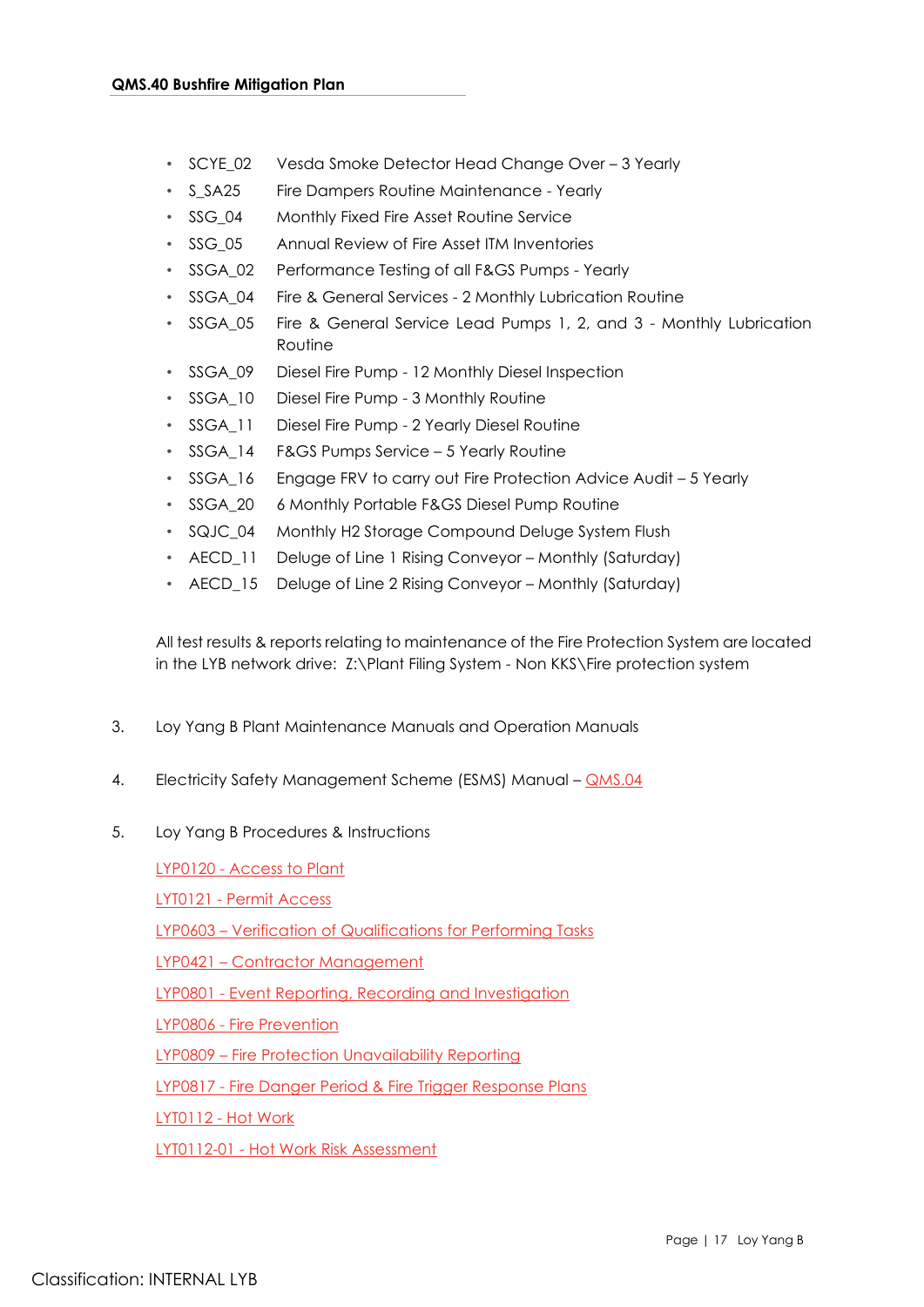# <span id="page-17-0"></span>**14.Appendices**

#### <span id="page-17-1"></span>**Appendix A – Risk Assessment Considerations**

Fire emergencies may occur in any part of the site as a result of internal or external actions or events. There are a variety of areas within the site that would be sensitive to a fire emergency. These areas have been identified as part of this assessment. The aim is in the prevention and spread of fire to other parts of the plant. All areas of concerned have fixed or portable firefighting equipment available to them.

#### <span id="page-17-2"></span>**1. Loy Yang B 500 KV Switchyard and Transformers**

The Loy Yang B 20/500KV Generator, 20/11KV Unit, 11/3.3KV Unit and excitation transformers, (Units 1 and 2) present a fire risk due to the oil in the transformers and high voltages present. Fixed water deluge systems are used to protect these areas.

#### <span id="page-17-3"></span>**2. Electrical High and Low Voltage Switch, Control equipment rooms and cable chambers**

Very Early Smoke Detection Apparatus (VESDA) smoke detector units and heat sensing detectors are located throughout all switch and control equipment rooms, alarming to the Fire Indicator Panel (FIP) in the control room. Firefighting equipment includes manual fixed water deluge systems, hydrants, extinguishers and foam making systems and equipment.

#### <span id="page-17-4"></span>**3. Brown Coal Distribution System (Rising Conveyor & Storage)**

Two identical conveyor lines designed to deliver brown coal of 2800 tonne/hr each supplies the stations sixteen brown coal storage silos having a total capacity of 6400 tonnes. (400 tonne per silo). Hot work procedures apply at all times. Fixed water deluge systems are used for protection. Other firefighting equipment includes hydrants, hoses and foam making systems and equipment.

#### <span id="page-17-5"></span>**4. Hydrogen Storage Areas**

The hydrogen required for generator cooling is housed adjacent to Unit 1 Cooling Tower and consists of a 2600 cubic metre trailer. The hydrogen storage area is open to atmosphere with a fixed water deluge system used for protection. Hot work procedures apply at all times.

#### <span id="page-17-6"></span>**5. Natural Gas Pipeline and Distribution Supply**

Loy Yang B's natural gas supply pipeline commences at Barrs Road at the gas compound at Flynn. The high-pressure pipeline enters LYB on the North/East corner of the LYB ring road. The high-pressure gas is reduced and heated through the gas reception area, consisting of water bath heaters and pressure reduction valve compound. Appropriate remote control and manual shut off isolation valves and gas leakage detection devices are installed and tested regularly. Hot work procedures apply at all times. Firefighting equipment includes hydrants, hoses and extinguishers.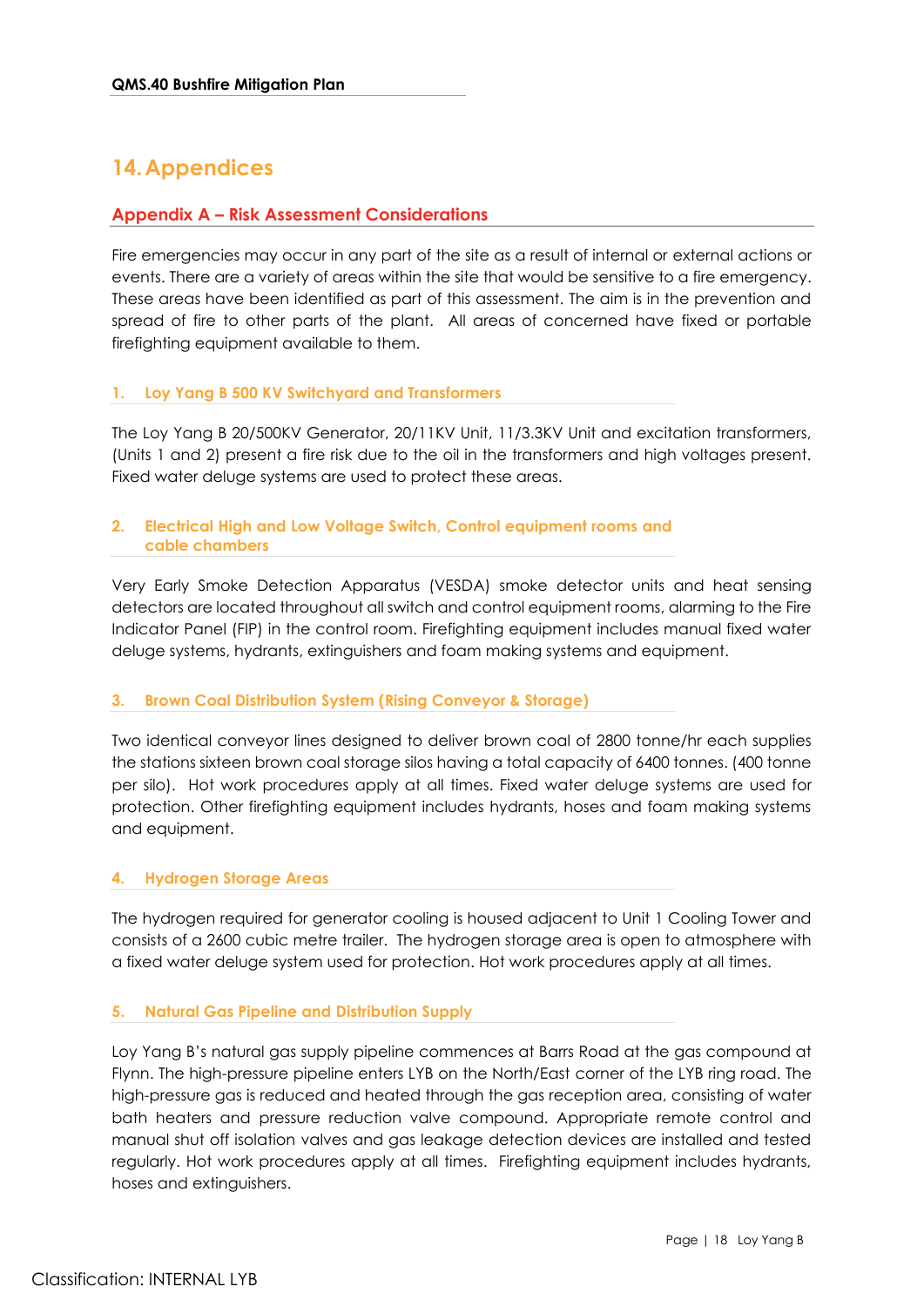#### <span id="page-18-0"></span>**6. Oxygen Storage**

Located in storage enclosure outside of Turbine basement West side of station. Firefighting equipment includes hydrants, hoses and extinguishers.

#### <span id="page-18-1"></span>**7. Loy Yang B Flammable Liquid Store**

Loy Yang B flammable liquid store is on the South West corner of the Unit 1 Turbine House. 200 litre and 20 litre drums of flammable liquids and oils are stored in the bunded area of the building. Heat detection and alarm equipment is installed in this area.

Firefighting equipment includes hydrants, hoses and foam making systems and equipment.

#### <span id="page-18-2"></span>**8. Loy Yang B Chemical Plant**

Located in a storage enclosure at the Western end of the Turbine house basement. Firefighting equipment includes hydrants, hoses and extinguishers and containment barriers.

#### <span id="page-18-3"></span>**9. Warehouse Flammable Liquid Store**

Loy Yang B Warehouse flammable liquid store is located on the South West corner of the Loy Yang B Warehouse/Training facility area. 200 litre and 20 litre drums of flammable liquids and oils are stored in a bunded building which has its own triple interceptor pit. Heat detection and alarm equipment is installed in this area. Firefighting equipment includes hydrants, hoses and foam making systems and extinguishers.

#### <span id="page-18-4"></span>**10. Return Water and Ash Disposal Pipelines**

Loy Yang B return water supply and ash disposal pipelines enters the LYB site from the adjacent AGL Loy Yang Ash Pond Dam. The ash disposal pipelines commence at LYB ash handling area on the Western end of the boiler house and runs in concrete plumes to the ash inlet area of the Ash Pond. The return water pipeline commences at the AGL Loy Yang Outfall pumping station to the LYB ash handling area on the Western end of the boiler house. Inspections of the pipelines are completed weekly and have remote control and manual shut off isolation valves. Hot work procedures apply at all times. Firefighting equipment includes; LYB fire trailer, a 300L Slip-On Unit, two 750L Slip-On Units, portable fire equipment, extinguishers, knapsacks, hydrants, hoses and foam making systems.

#### <span id="page-18-5"></span>**11. Workshops**

Smoke and Heat detectors.

Firefighting equipment includes hydrants, hoses and extinguishers.

#### <span id="page-18-6"></span>**12. LYB Unit Control Room (UCR)**

Very Early Smoke Detection Apparatus (VESDA) smoke detector units are located throughout the control room, alarming onto the fire indicator panel.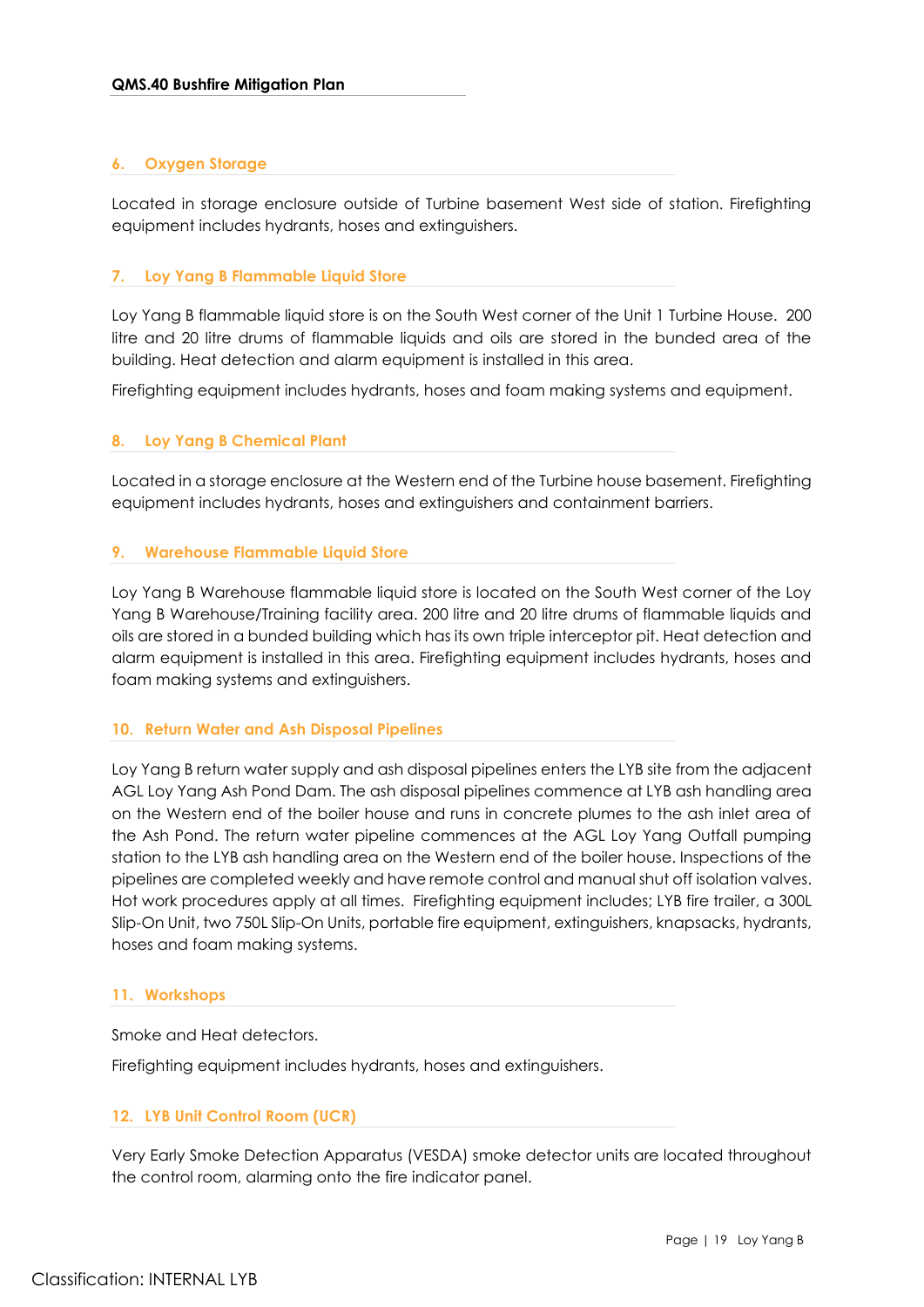Firefighting equipment includes hydrants, hoses and extinguishers.

#### <span id="page-19-0"></span>**13. Risk Assessment Documentation**

Risk assessment documentation is held in the stations computer network QA risk assessments.

#### <span id="page-19-1"></span>**14. Exemptions**

Loy Yang B Power Station does not have any exemptions issued by ESV from the Electricity Safety (Bushfire Mitigation) Regulations.

#### <span id="page-19-2"></span>**Appendix B – Fire Protection Systems**

#### <span id="page-19-3"></span>**1. Fire Detection and Alarm Systems.**

Fire Detection and alarm systems are installed to protect plant and equipment at LYB. The range of equipment includes heat sensing wire, thermal sensing devices and smoke detection.

There are a multitude of fire alarms, all connected to the Fire Indicator Boards (FIBs) located in the Unit Control Rooms – the Unit Control Rooms are themselves supervised by smoke detectors.

All activated fire alarms are personally investigated, prior to alerting FRV.

Very Early Smoke Detection Alarm (VESDA) systems have been located in high-risk areas around the site including the Unit Control Room, Control Equipment Rooms, Station Cable Chambers, Computer/VAX room, Station Coal Bunker Transfer and storage and the Station Simulator facility.

#### <span id="page-19-4"></span>**2. Water Supplies**

Low Quality Water (LQW) and High Quality Water (HQW) supplies are fed from the AGL Loy Yang Power Station.

#### *2.1 Low Quality Water (LQW)*

The LQW water is pumped from the Latrobe River at Yallourn and transferred via a closed, single pipeline to a high-level storage reservoir (earth fill wall with 6,000 mega-litre capacity) – the annual allocation is 20 Giga litres. This reservoir provides a 30 day buffer supply for the cooling tower make-up water as well as general power station requirements at AGL Loy Yang & Loy Yang B power station.

The LQW is fed to the two power stations via two pipelines (100% redundancy provided), which are completely buried and physically separated by 5 to 8 metres.

LQW can be fed directly to the Fire and General Services (F&GS) Pumps or it can be sourced directly from the cooling tower basins, each basin has a capacity of 12 ML.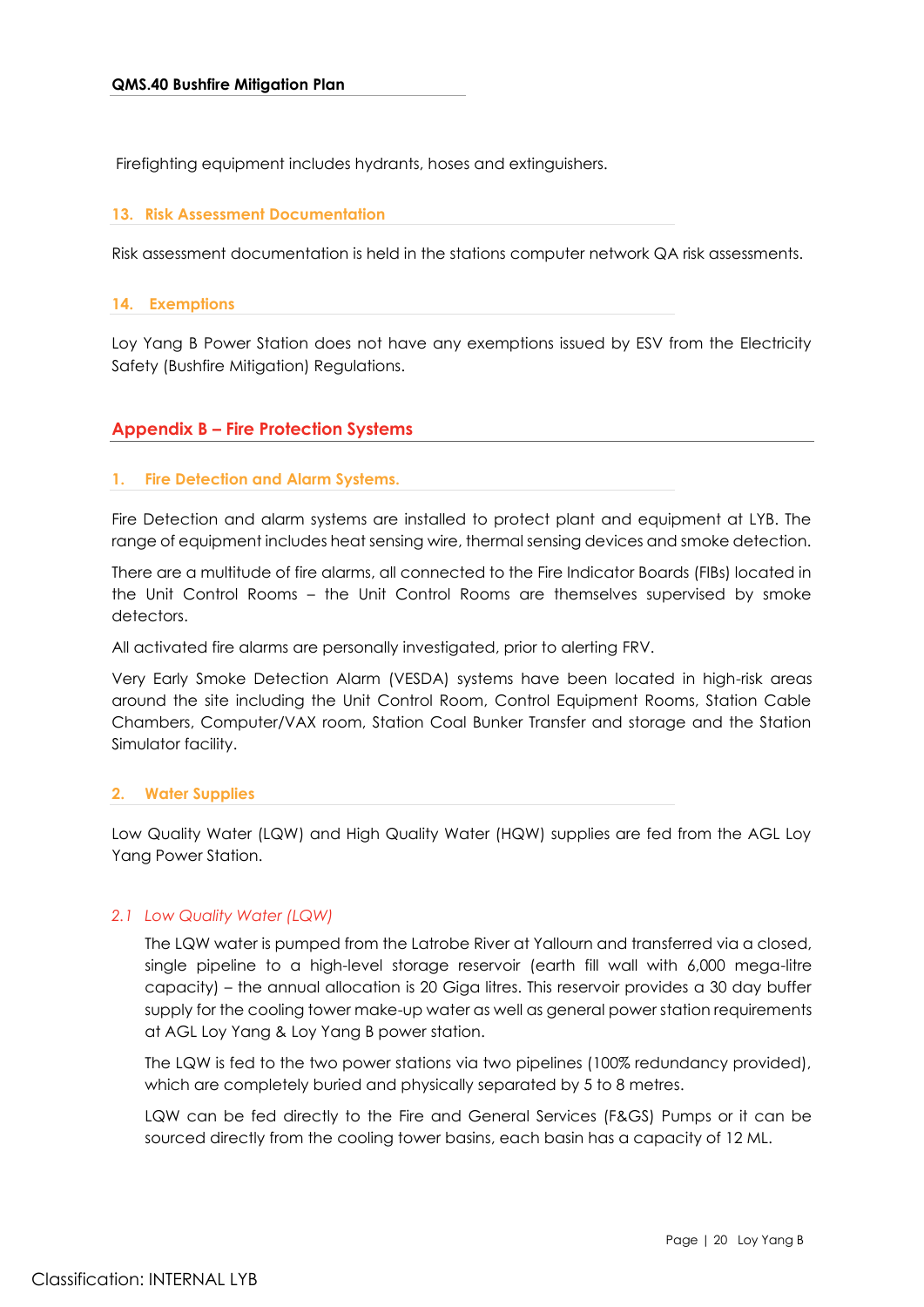There are five F&GS pumps:

- #1 Lead Pump (Electric) Nominal rating 80-175l/sec @ 106m.
- #2 Lead Pump (Electric) Nominal rating 80-175l/sec @ 106m
- #3 Lead Pump (Electric) Nominal rating 80l/sec @ 106m
- Main Pump (Electric) Nominal rating 75-300l/sec @ 146m
- Main Diesel Pump Nominal rating 300l/sec @ 146m.

One of the three lead pumps run continuously with all other pumps set to auto start as the system pressures and flow dictates.

The fire and general service water (F&GS) is delivered to the power station at 1.8MPa and supplies areas above the eighth floor.

The F&GS water also passes through a pressure reducing station, which reduces the pressure to 1MPa. This supplies areas below the eighth floor.

- Automatic sprinkler systems,
- Automatic deluge systems,
- Fire hydrants and hose reels, and
- Washing down purposes.

There is an alternative emergency F&GS supply, fed to the rising coal conveyors area from the AGL Loy Yang mine.

#### *2.2 High Quality Water System*

HQW is derived from the Moondarra Reservoir, which is fed from the Tyers River. Gippsland Water provide supply of HQW to a storage reservoir near the Loy Yang complex and then via gravity to the inlet of a primary treatment plant operated by AGL Loy Yang.

Treated HQW water for the AGL & LYB power stations is stored in two 15 mega-litre concrete lined tanks.

The two tanks are situated in an elevated position – the water is gravity fed to the batter limits of both AGL & LYB power stations.

#### <span id="page-20-0"></span>**3. Water Mains, Hydrants and Hose Reels**

The 64mm hydrants, and small bore 19mm live hose reels are fed from either, the fire and general service reticulation system via several ring mains, or by the HQW reticulation system, all of which have sufficient isolating valves to ensure that at least 75% of the service is active at all times. In general, those ground level water hydrants and hose reels external to the power station structure are supplied by HQW and those at elevated levels and within the power station structure are supplied from the F&GS System.

An average distance of 60 metres physically separates the hydrant and hose reel outlets. Foam solution and application equipment is on hand and can be manually connected.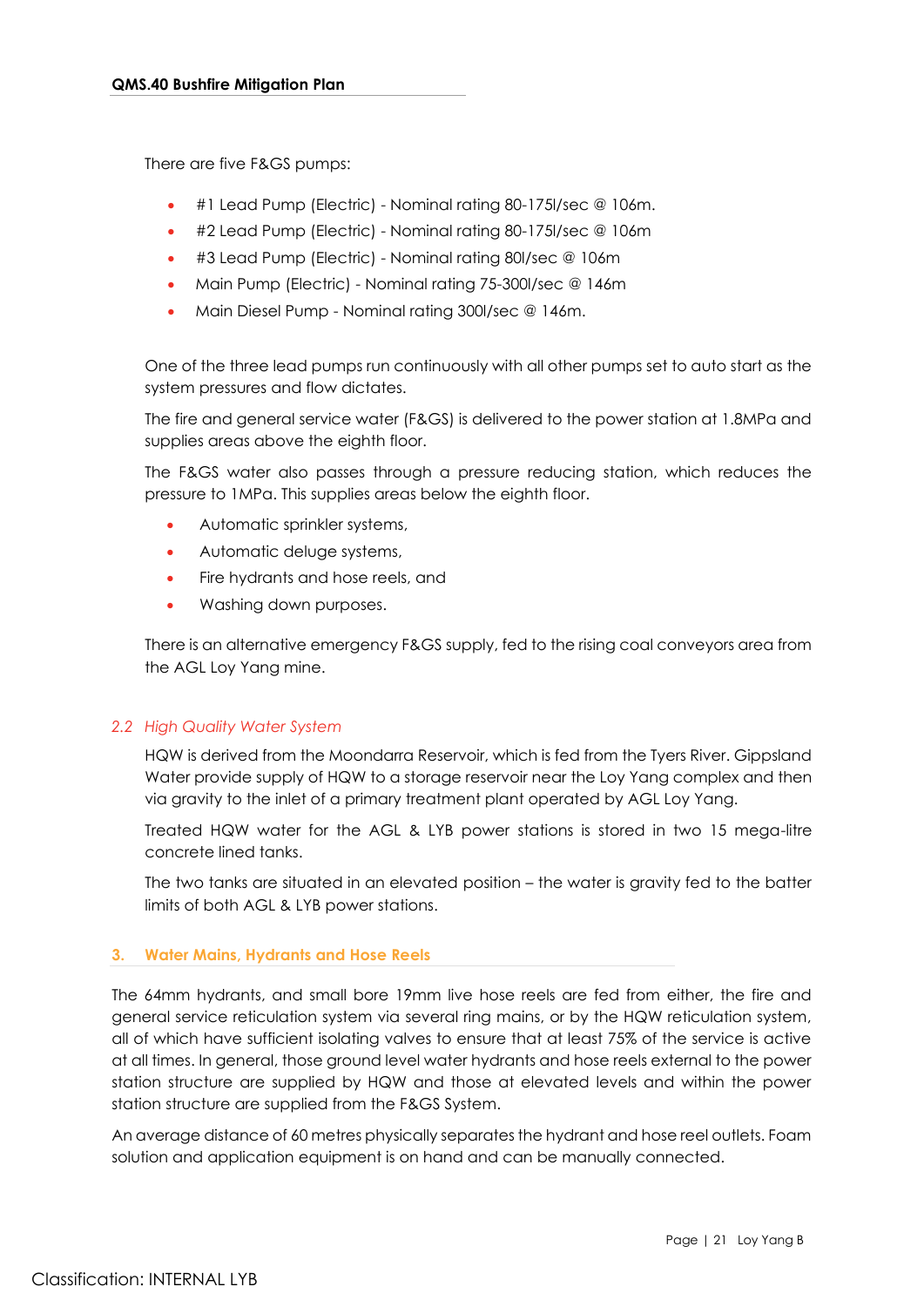#### <span id="page-21-0"></span>**4. Fire Sprinkler Systems**

#### *4.1 Control Centre Building*

A wet type, automatic sprinkler system protects the entire multi-storied Control Centre Building (apart from the Unit Control Room). The design is in accordance with AS 2118 – Automatic Fire Sprinkler Systems.

#### *4.2 Cable Chambers*

The cable chambers are protected by a manually operated sprinkler system.

#### *4.3 Automatic Deluge Protection (Coal Conveyors)*

The rising coal conveyors are protected by automatic deluge systems in the following areas:

- Above the coal belt
- In between the coal belt, and return belt, and
- Below the return belt.

The system is divided into zones with each zone approximately 30 metres long. Activation is via a small pipe pressurized with F&GS water, equipped with conventional (68 C rating) sprinkler heads.

The system is designed to the AS 2118 and National Fire Protection Association (NFPA) Codes from the USA.

#### *4.4 Automatic Deluge Systems (Turbine Lubricating Oil System)*

The turbine lubricating oil system is protected by automatic deluge systems similar to those described above.

The oil storage tank/pumping facility is protected by a multi-jet control (MJC) automatic deluge system. The room is of non-combustible construction with a concrete spillage control compound (bund). Any spillage flows to an oil separation facility prior to water subsequently flowing to settling ponds.

#### *4.5 Automatic Deluge Systems (Unit & Generator Transformer)*

Both the unit transformers and generator transformers are protected by automatic, twin pipe deluge systems designed to AS 2118 or NFPA code.

The large spillage control compound for the generator transformers is also covered by the deluge system. Any spillage flows to an oil separation facility prior to water subsequently flowing to settling ponds.

A reinforced concrete explosion wall separates the two transformers; the Unit transformer is fire/explosion isolated from the Turbine/Generator house by a reinforced concrete wall.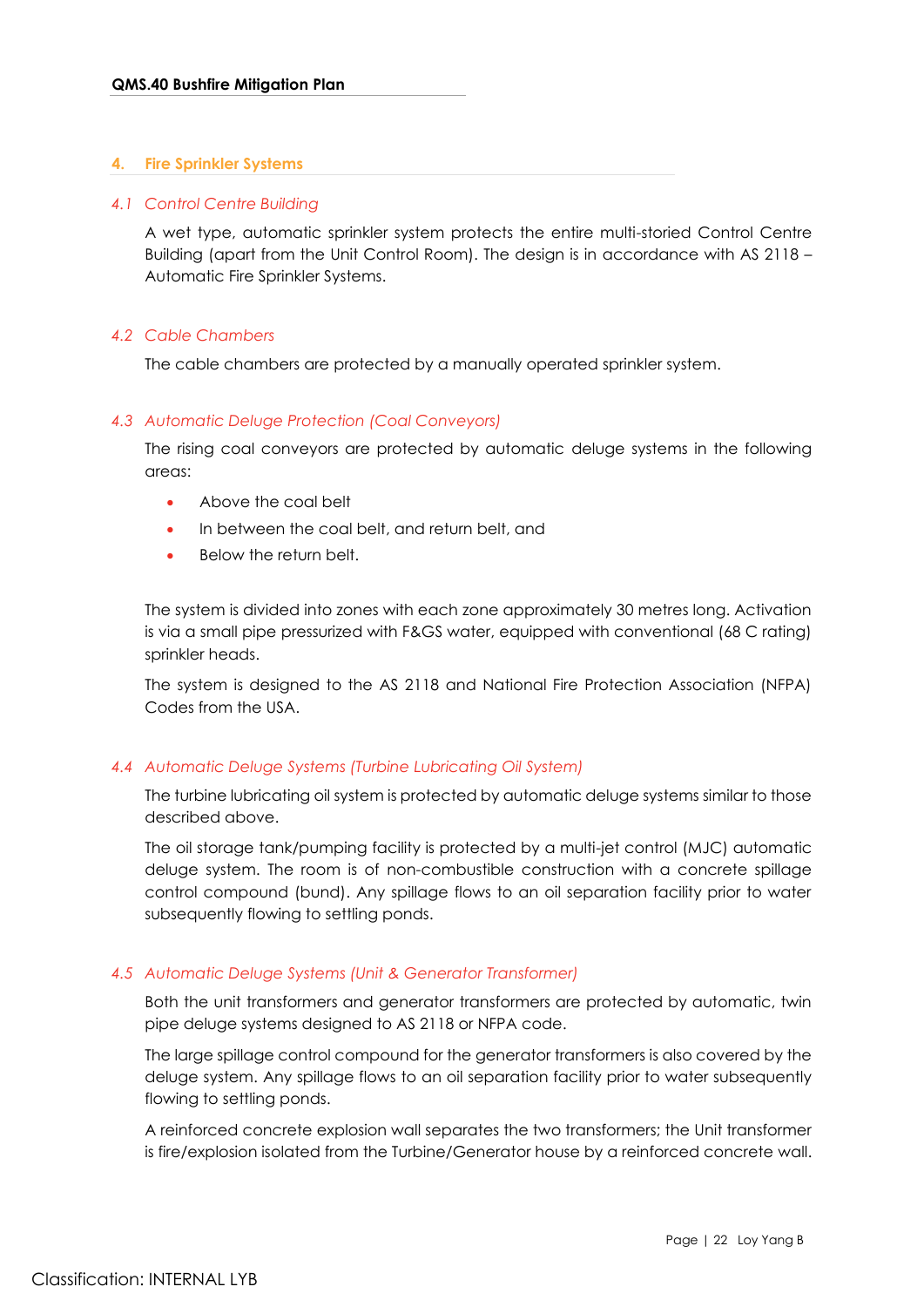#### <span id="page-22-0"></span>**5. Watchman Services**

LYB operates 24 hours, 7 days a week throughout the year and has LYB employees on site at all times.

#### <span id="page-22-1"></span>**6. Fire Extinguishers & Other Protection.**

#### *6.1 Automatic carbon dioxide gas flooding systems.*

Automatic carbon dioxide gas flooding systems are installed in the following areas:

- System data rooms (these rooms are annexed off the Unit Control Room)
- In the acoustic enclosure for the fire and general service (F&GS) diesel pump and emergency diesel generators.

#### *6.2 Fire Extinguishers.*

LYB ensures adequate numbers and types of extinguishers are located and easily identified throughout the Station. Fire extinguishers are maintained and managed on site by fire protection contractors with equipment repaired or replaced as needed.

#### *6.3 LYB Fire Trailer & Utility Slip-On Units*

LYB has one fire trailer and three Slip-On Units that will be mounted in the tubs of key utility vehicles – one is 350 litre capacity and two are 750 litre capacity located on site. These assets allows access to remote areas around the site where no water supplies are available and can be used to assist other agencies as required. LYB has staff specially trained to manage and operate this equipment and provides the ability to respond to a fire from multiple points.

#### *6.4 Public Fire Brigade*

Traralgon Fire Rescue Victoria (Fire Station 77) is a fully staffed fire station and is situated approx. 15kms away – the normal response time is approx. 10 – 12 minutes.

The Duty Officer and several appliances will attend the power station if the fire is serious; up to 14 appliances can attend including units from Dandenong (100kms away).

|                                       | Voltage<br>(kV) | <b>Number</b><br>of Spans | Length<br>m) | <b>Insulated</b><br>(Y/N) | <b>Number</b><br>of Poles | Pole<br><b>Material</b> | Year of<br><b>Construction</b> |
|---------------------------------------|-----------------|---------------------------|--------------|---------------------------|---------------------------|-------------------------|--------------------------------|
| $LYA - LYB$ $11KV$<br>FEEDER A        | 11 K V          | 10                        | 535          | N                         | 11                        | Concrete                | 1990                           |
| $LYA - LYB$ $11KV$<br><b>FEEDER B</b> | 11 K V          | 10                        | 535          | N                         |                           | Concrete                | 1990                           |

#### <span id="page-22-2"></span>**Table 1 - Line (feeder) Denomination**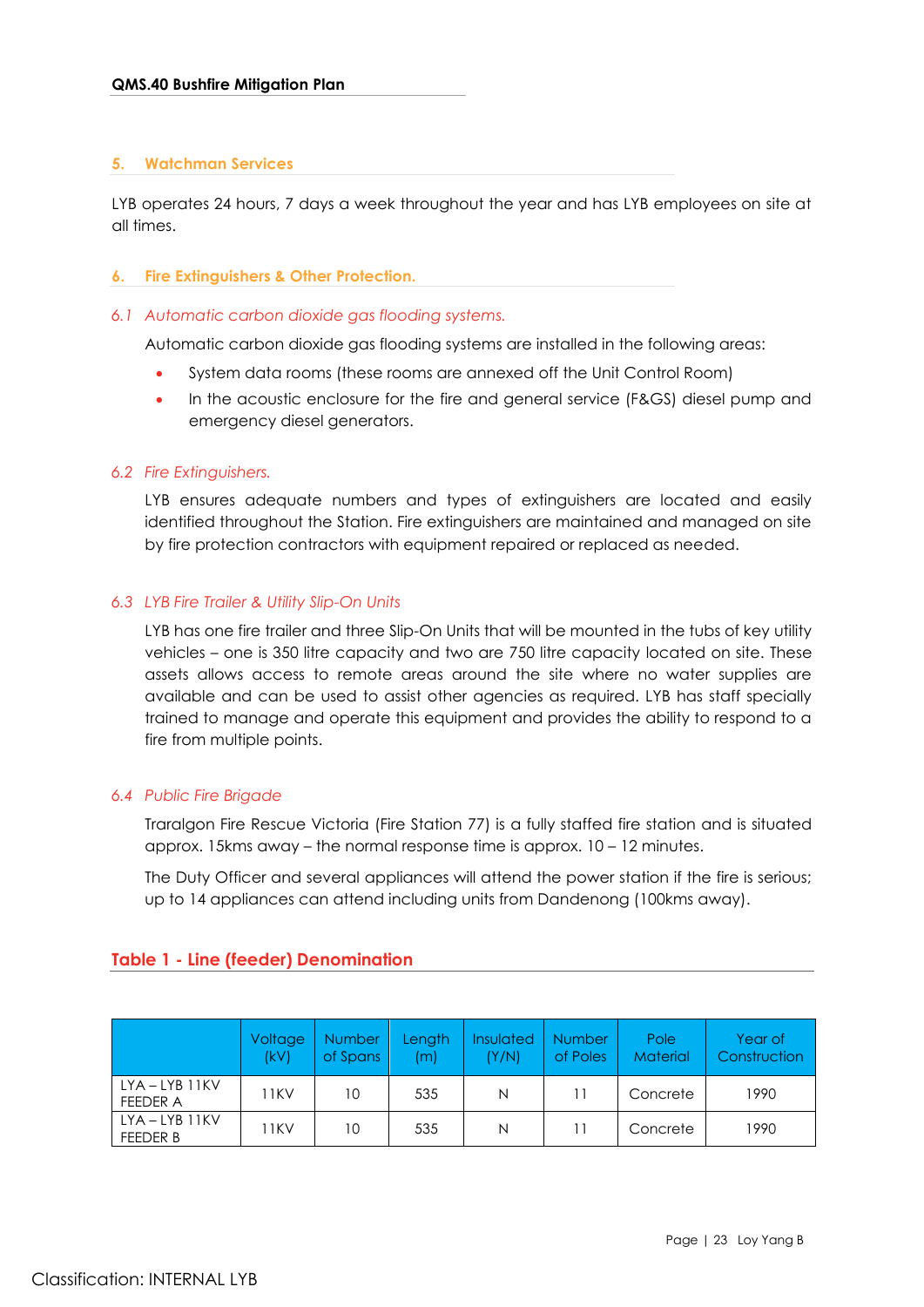# <span id="page-23-0"></span>**Appendix C – Bushfire Mitigation Regulations Cross Reference Table**

| Reg No.                                                                                                                                                                                                                                                                                                  | <b>LYB Reference</b>                                             | <b>LYB</b><br>Responsible                                      | <b>LYB Process</b>                                                                                                                          | When                | How                                                                                                          |
|----------------------------------------------------------------------------------------------------------------------------------------------------------------------------------------------------------------------------------------------------------------------------------------------------------|------------------------------------------------------------------|----------------------------------------------------------------|---------------------------------------------------------------------------------------------------------------------------------------------|---------------------|--------------------------------------------------------------------------------------------------------------|
| 6 (a) the name, address and telephone number of the specified<br>operator                                                                                                                                                                                                                                | QMS.40 LYB Bushfire<br>Mitigation Plan - Page 5                  | <b>ESMS</b><br>Manager                                         | Maximo Routine LYB_61 - Review &<br>LYB Bushfire Mitigation Plan<br>Submit<br>(Yearly)                                                      | June<br>every year  | Scheduled<br>Maintenance<br>via<br>Management System (MMS) - Maximo                                          |
| the position, address and telephone number of the person who<br>6 (b)<br>was responsible for the preparation of the plan                                                                                                                                                                                 | QMS.40 LYB Bushfire<br>Mitigation Plan - Page 5                  | <b>ESMS</b><br>Manager                                         | Maximo Routine LYB_61 - Review &<br>LYB Bushfire Mitigation Plan<br>Submit<br>(Yearly)                                                      | June<br>every year  | Scheduled via MMS                                                                                            |
| the position, address and telephone number of the persons who<br>6 <sup>(c)</sup><br>are responsible for carrying out the plan                                                                                                                                                                           | QMS.40 LYB Bushfire<br>Mitigation Plan - Page 5                  | <b>ESMS</b><br>Manager                                         | Maximo Routine LYB 61 - Review &<br>LYB Bushfire Mitigation Plan<br>Submit<br>(Yearly)                                                      | June<br>every year  | Scheduled via MMS                                                                                            |
| the telephone number of the specified operator's control room<br>6 (d)<br>so that persons in the room can be contacted in an emergency<br>that requires action by the specified operator to mitigate the<br>danger of bushfire                                                                           | QMS.40 LYB Bushfire<br>Mitigation Plan - Page 5                  | <b>ESMS</b><br>Manager                                         | Maximo Routine LYB 61 - Review &<br>LYB<br>Bushfire Mitigation Plan<br>Submit<br>(Yearly)                                                   | June<br>every year  | Scheduled via MMS                                                                                            |
| 6 (e) the bushfire mitigation policy of the specified operator to<br>minimise the risk of fire ignition from its at-risk electric lines                                                                                                                                                                  | QMS.40 LYB Bushfire<br>Mitigation Plan - Page 7,<br>Section 2    | <b>ESMS</b><br>Manager                                         | Maximo Routine LYB 61 - Review &<br>LYB Bushfire Mitigation Plan<br>Submit<br>(Yearly)                                                      | June<br>every year  | Scheduled via MMS                                                                                            |
| the objectives of the plan to achieve the mitigation of fire<br>6 (f)<br>danger arising from the specified operator's at-risk electric lines                                                                                                                                                             | QMS.40 LYB Bushfire<br>Mitigation Plan - Page 7,<br>Section 3    | <b>ESMS</b><br>Manager                                         | Maximo Routine LYB 61 - Review &<br>Submit LYB Bushfire Mitigation Plan<br>(Yearly)                                                         | June<br>every year  | Scheduled via MMS                                                                                            |
| a description, map or plan of the land to which the bushfire<br>6 (g)<br>mitigation plan applies, identifying the location of the specified<br>operator's at-risk electric lines                                                                                                                         | QMS.40 LYB Bushfire<br>Mitigation Plan - Page<br>27, Appendix D  | <b>ESMS</b><br>Manager                                         | Maximo Routine LYB 61 - Review &<br>LYB Bushfire Mitigation Plan<br>Submit<br>(Yearly)                                                      | June<br>every year  | Scheduled via MMS                                                                                            |
| the preventative strategies and programs to be adopted by the<br>6 (h)<br>specified operator to minimise the risk of the specified operator's<br>at-risk electric lines starting fires                                                                                                                   | QMS.40 LYB Bushfire<br>Mitigation Plan - Page 8,<br>Section 6    | Manager,<br>Engineering &<br>Maintenance                       | $LYB$ 60 $-$<br>Routine<br>Yearly<br>Maximo<br>Inspection of all LYB Overhead Lines,<br>Poles, Towers & Equipment                           | March<br>every year | Scheduled via MMS                                                                                            |
| a plan for inspection that ensures that all of the specified<br>6 (i)<br>operator's at-risk electric lines are inspected at regular intervals<br>of no longer than 37 months                                                                                                                             | QMS.40 LYB Bushfire<br>Mitigation Plan - Page<br>10, Section 6.3 | Manager,<br>Engineering &<br>Maintenance                       | Routine LYB 60<br>Maximo<br>Yearly<br>$\overline{\phantom{0}}$<br>Inspection of all LYB Overhead Lines,<br>Poles, Towers & Equipment        | March<br>every year | Scheduled via MMS                                                                                            |
| $\vert$ 6 (j) details of the processes and procedures for ensuring that each<br>person who is assigned to carry out the inspections referred to in<br>paragraph (i) has satisfactorily completed a training course<br>approved by Energy Safe Victoria and is competent to carry out<br>such inspections | QMS.40 LYB Bushfire<br>Mitigation Plan - Page<br>10, Section 6.3 | Maintenance<br>Team Leader<br>or Contract<br>Supervisor        | Procedure LYP0603 - Verification of March<br>Qualifications for Performing Tasks<br>Procedure LYP0421<br>Contractor<br>$\sim$<br>Management | every year          | Qualifications verified by LYB<br>Responsible Person prior to assigning<br>task - as per the Procedure       |
| details of the processes and procedures for ensuring that<br>6 (k)<br>persons (other than persons referred to in paragraph (j)) who<br>carry out or will carry out functions under the plan are<br>competent to do so                                                                                    | QMS.40 LYB Bushfire<br>Mitigation Plan - Page<br>10, Section 6.3 | Maintenance<br><b>Team Leader</b><br>or Contract<br>Supervisor | Procedure LYP0603 - Verification of<br>Qualifications for Performing Tasks<br>Procedure LYP0421<br>- Contractor<br>Management               | March<br>every year | Qualifications<br>verified<br>by LYB<br>Responsible Person prior to assigning<br>task - as per the Procedure |
| 6 (I) (i) the operation and maintenance plans for the specified<br>operator's at-risk electric lines - in the event of a fire                                                                                                                                                                            | QMS.40 LYB Bushfire<br>Mitigation Plan - Page<br>12, Section 6.8 | Production<br>Shift<br>Supervisor                              | QMS.12 All Hazards Management -<br>Volume 2.2                                                                                               | As<br>required      | Incident report initiated - Emergency<br>Phone No: 3333                                                      |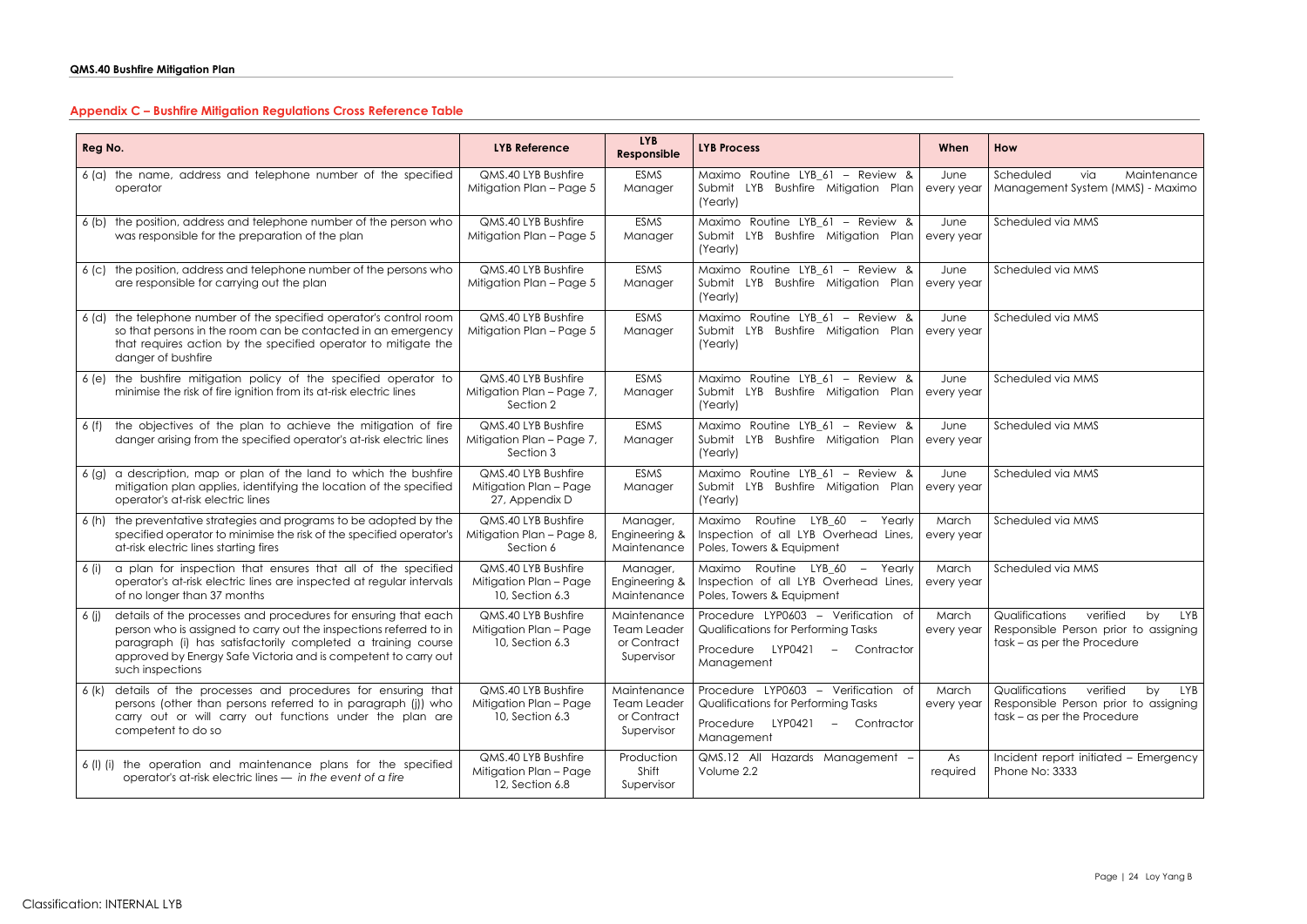### **QMS.40 Bushfire Mitigation Plan**

| Reg No.                                                                                                                                                                                                            | <b>LYB Reference</b>                                             | <b>LYB</b><br>Responsible                          | <b>LYB Process</b>                                                                                                                         | When                                                     | How                                                                      |
|--------------------------------------------------------------------------------------------------------------------------------------------------------------------------------------------------------------------|------------------------------------------------------------------|----------------------------------------------------|--------------------------------------------------------------------------------------------------------------------------------------------|----------------------------------------------------------|--------------------------------------------------------------------------|
| 6 (I) (ii) the operation and maintenance plans for the specified<br>operator's at-risk electric lines - during a total fire ban day                                                                                | QMS.40 LYB Bushfire<br>Mitigation Plan - Page<br>12, Section 6.8 | Production<br>Shift<br>Supervisor                  | Procedure LYP0817 - Fire Danger Period<br>& Fire Trigger Response Plans                                                                    | Prescribed<br><b>Total Fire</b><br><b>Ban Days</b>       | FRV notification to LYB via Shift<br>Supervisor landline or mobile phone |
| 6 (I) (iii) the operation and maintenance plans for the specified<br>operator's at-risk electric lines - during a fire danger period                                                                               | QMS.40 LYB Bushfire<br>Mitigation Plan - Page<br>12, Section 6.8 | Manager,<br>Engineering &<br>Maintenance           | Procedure LYP0817 - Fire Danger Period<br>& Fire Trigger Response Plans<br>Maximo Routine LYB_07 - Yearly FRV<br><b>Permit Application</b> | October<br>every year                                    | FRV Permit applied for & hard copy<br>held in Shift Supervisor office    |
| 6 (m) the investigations, analysis and methodology to be adopted by<br>the specified operator for the mitigation of the risk of fire ignition<br>from its at-risk electric lines                                   | QMS.40 LYB Bushfire<br>Mitigation Plan - Page<br>14, Section 9   | General<br>Manager                                 | Procedure LYP0801 - Event Reporting,<br>Recording and Investigations<br>Work Instruction LYT0801 - Incident<br>Investigations              | As<br>required                                           | Incident report initiated via supervision<br>lines                       |
| details of the processes and procedures by which the<br>6 (n) (i)<br>specified operator will- monitor the implementation of the<br>bushfire mitigation plan                                                        | QMS.40 LYB Bushfire<br>Mitigation Plan - Page<br>14, Section 11  | <b>ESMS</b><br>Manager                             | Maximo Routine LYB 61 - Review &<br>Submit LYB Bushfire Mitigation Plan<br>(Yearly)                                                        | June<br>every year                                       | Scheduled via MMS                                                        |
|                                                                                                                                                                                                                    |                                                                  | Manager,<br>Engineering &<br>Maintenance           | Maximo Routine LYB 150 - Yearly Pre Fire<br>Danger Period Inspection of LYB Site<br>Vegetation                                             | October<br>every year                                    | Scheduled via MMS                                                        |
| 6 (n) (ii) details of the processes and procedures by which the specified<br>audit the implementation of the plan<br>operator will-                                                                                | QMS.40 LYB Bushfire<br>Mitigation Plan - Page<br>14, Section 11  | <b>ESMS</b><br>Manager                             | Maximo Routine LYB_61 - Review &<br>LYB Bushfire Mitigation Plan<br>Submit<br>(Yearly)                                                     | June<br>every year                                       | Scheduled via MMS                                                        |
|                                                                                                                                                                                                                    |                                                                  | Senior<br><b>Business</b><br>Compliance<br>Officer | Procedure LYP1602 - Audit Procedure for<br>Internal & External Audits                                                                      | When<br>scheduled<br>via Quality<br>Assurance<br>program | Scheduled via MMS                                                        |
| 6 (n) (iii) details of the processes and procedures by which the<br>identify any deficiencies in the<br>specified operator will-<br>plan or the plan's implementation                                              | QMS.40 LYB Bushfire<br>Mitigation Plan - Page<br>14, Section 11  | <b>ESMS</b><br>Manager                             | Maximo Routine LYB_61 - Review &<br>Submit LYB Bushfire Mitigation Plan<br>(Yearly)                                                        | June<br>every year                                       | Scheduled via MMS                                                        |
|                                                                                                                                                                                                                    |                                                                  | Senior<br><b>Business</b><br>Compliance<br>Officer | Procedure LYP1602 - Audit Procedure for<br>Internal & External Audits                                                                      | When<br>scheduled<br>via Quality<br>Assurance<br>program | Scheduled via MMS                                                        |
| 6 (n) (iv) details of the processes and procedures by which the<br>change the plan and the plan's<br>specified operator will-<br>implementation to rectify any deficiencies identified under<br>subparagraph (iii) | QMS.40 LYB Bushfire<br>Mitigation Plan - Page<br>14, Section 11  | <b>ESMS</b><br>Manager                             | Maximo Routine LYB_61 - Review &<br>Submit<br>LYB Bushfire Mitigation Plan<br>(Yearly)                                                     | June<br>every year                                       | Scheduled via MMS                                                        |
|                                                                                                                                                                                                                    |                                                                  | Senior<br><b>Business</b><br>Compliance<br>Officer | Procedure LYP1602 - Audit Procedure for<br>Internal & External Audits                                                                      | When<br>scheduled<br>via Quality<br>Assurance<br>program |                                                                          |
| 6 (n) (v) details of the processes and procedures by which the<br>specified operator will- monitor the effectiveness of<br>inspections carried out under the plan                                                  | QMS.40 LYB Bushfire<br>Mitigation Plan - Page<br>14, Section 11  | <b>ESMS</b><br>Manager                             | Routine LYB_60 -<br>Yearly<br>Maximo<br>Inspection of all LYB Overhead Lines,<br>Poles, Towers & Equipment                                 | March<br>every year                                      | Scheduled via MMS                                                        |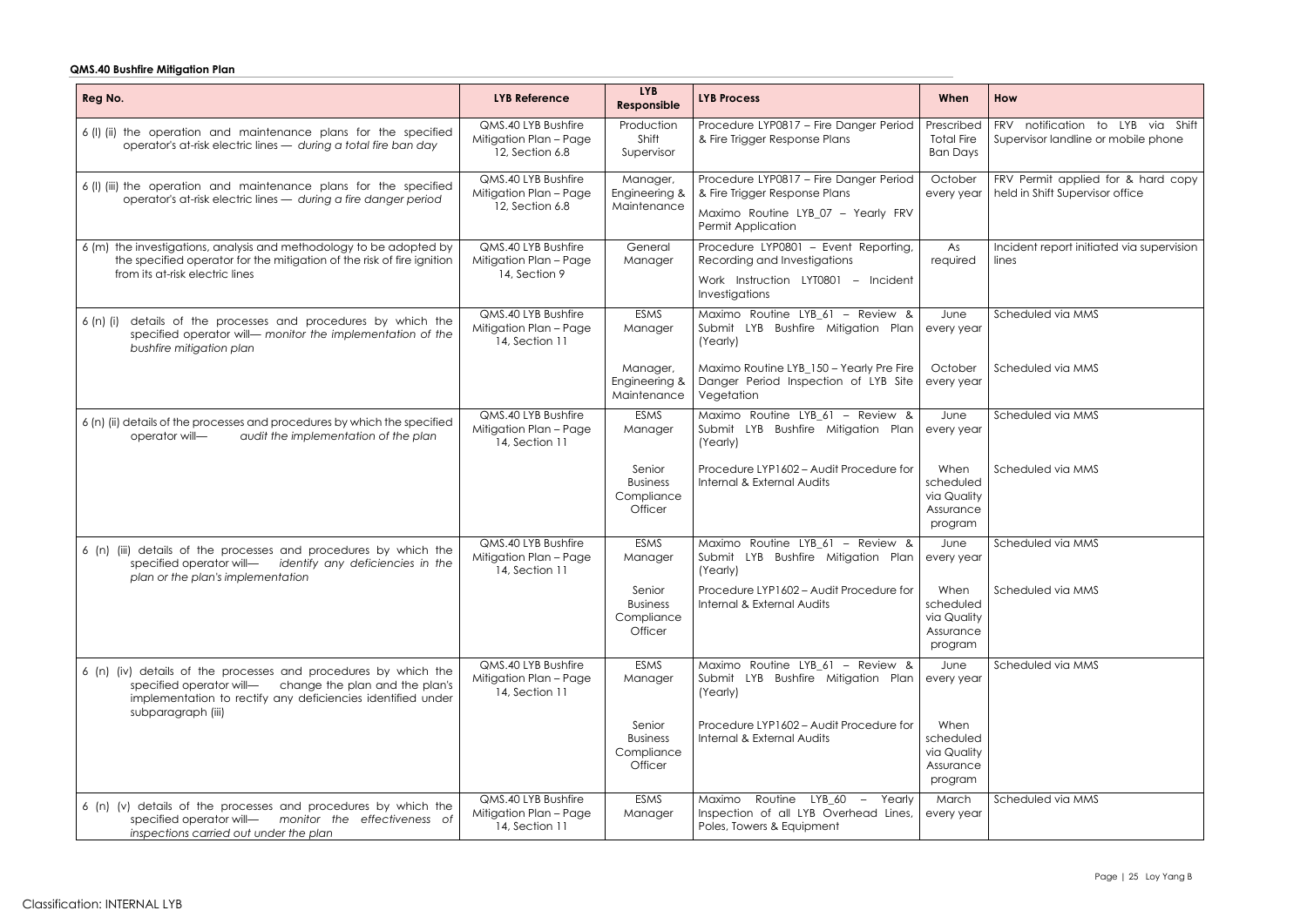### **QMS.40 Bushfire Mitigation Plan**

| Reg No.                                                                                                                                                                                                      | <b>LYB Reference</b>                                            | <b>LYB</b><br>Responsible         | <b>LYB Process</b>                                                                                         | When                | How  |
|--------------------------------------------------------------------------------------------------------------------------------------------------------------------------------------------------------------|-----------------------------------------------------------------|-----------------------------------|------------------------------------------------------------------------------------------------------------|---------------------|------|
| 6 (n) (vi) details of the processes and procedures by which the<br>specified operator will— audit the effectiveness of<br>inspections carried out under the plan                                             | QMS.40 LYB Bushfire<br>Mitigation Plan - Page<br>14, Section 11 | <b>ESMS</b><br>Manager            | Maximo<br>Yearly<br>Routine LYB 60 –<br>Inspection of all LYB Overhead Lines,<br>Poles, Towers & Equipment | March<br>every year | Sche |
| 6 (o) the policy of the specified operator in relation to the assistance<br>to be provided to fire control authorities in the investigation of<br>fires near the specified operator's at-risk electric lines | QMS.40 LYB Bushfire<br>Mitigation Plan - Page<br>14, Section 8  | Production<br>Shift<br>Supervisor | LYB Stakeholder Contact list                                                                               | As<br>required      | Con  |

Scheduled via MMS

Contact by outside agency